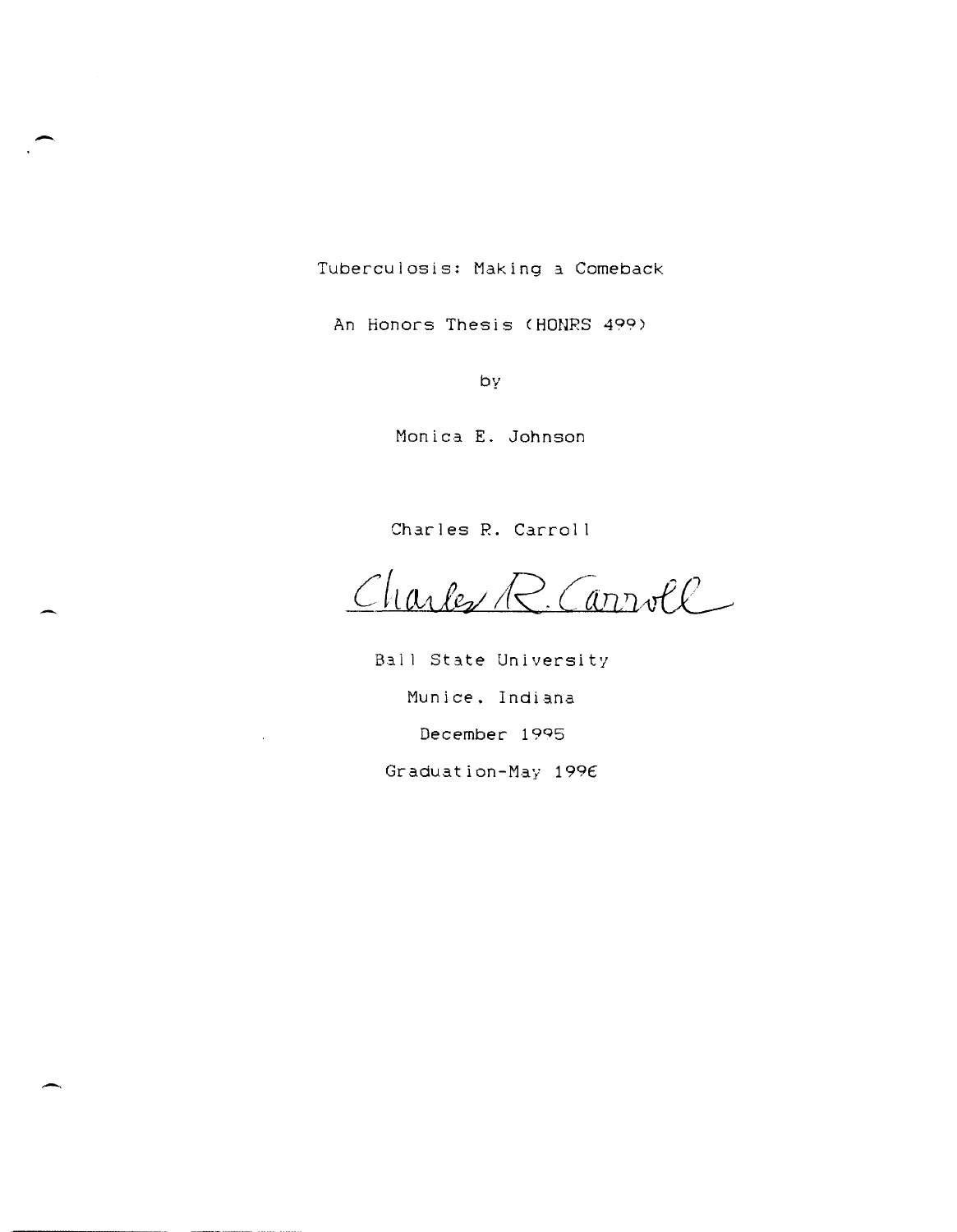| Thesic<br>LD<br>2489  |                                                                                         |
|-----------------------|-----------------------------------------------------------------------------------------|
| $-24$<br>1995<br>.764 | Table of Contents                                                                       |
| 1.                    | Abstract/Introduction                                                                   |
| 2.                    | Description of Tuberculosis1                                                            |
| $\beta$ .             | Global Statistics on Prevalence3                                                        |
| 4.                    |                                                                                         |
| 5.                    |                                                                                         |
| б.                    | Tuberculosis and Human Immunodefidiency Virus/<br>Acquired Immune Deficiency Syndrome14 |
| 7.                    | Future Programs and Goals21                                                             |
| 8.                    |                                                                                         |
| $\circ$ .             |                                                                                         |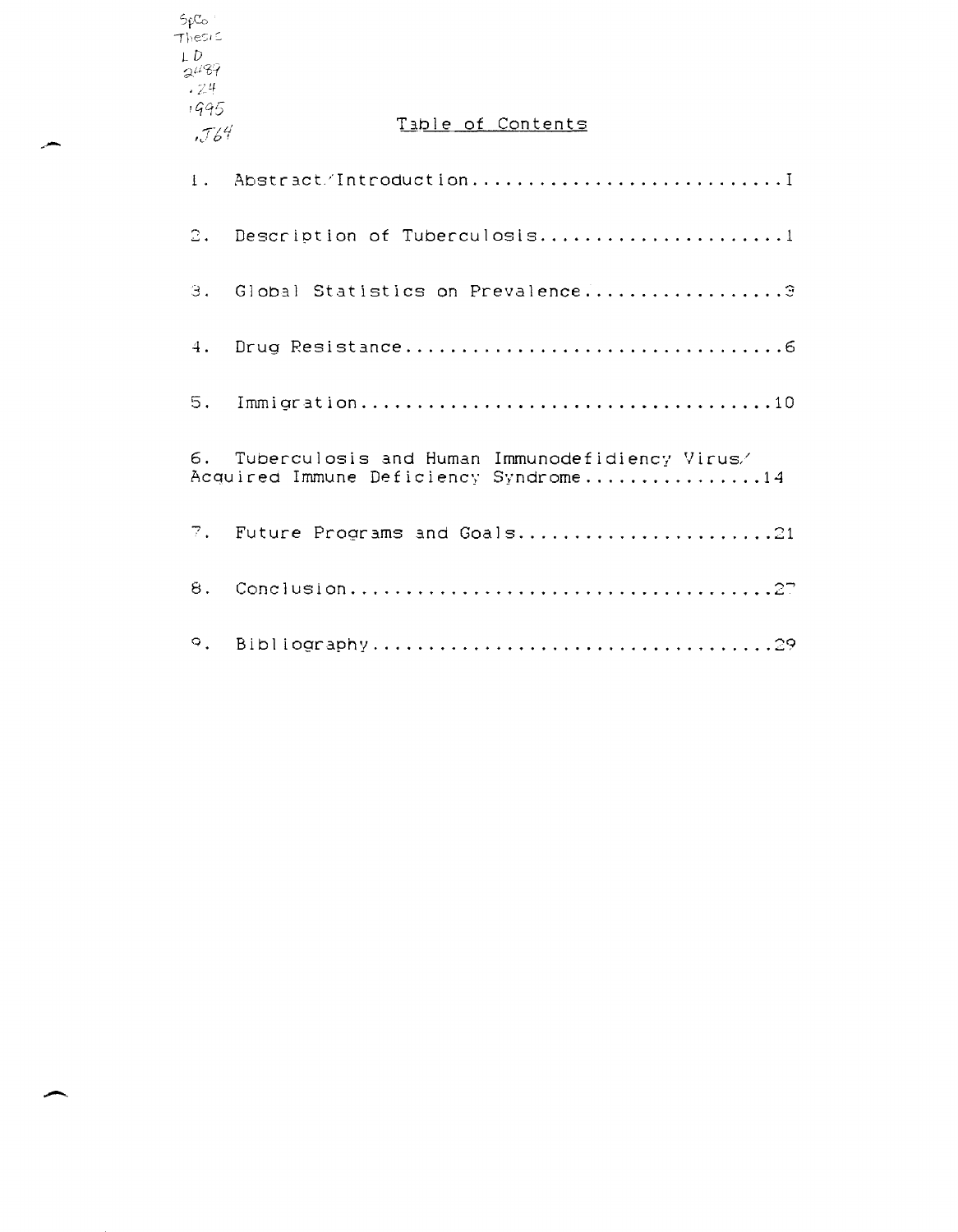## Abstract

-

-

-

The purpose of this research paper is to better understand the disease Tuberculosis. There are five main areas of interest: Global Statistics on Prevalence. Drug Resistance. Immigration. Human Immunodeficiency Virus/AcqUlred Immune Deficiency Syndrome. and Future Programs and Goals. These five areas will be discussed in this paper. The researcher will describe how these items hinder public health officials from eradicating Tuoercuicsis. The paper begins with a general overview of Tuberculcsis and then progresses to an in-depth explanation of each topic.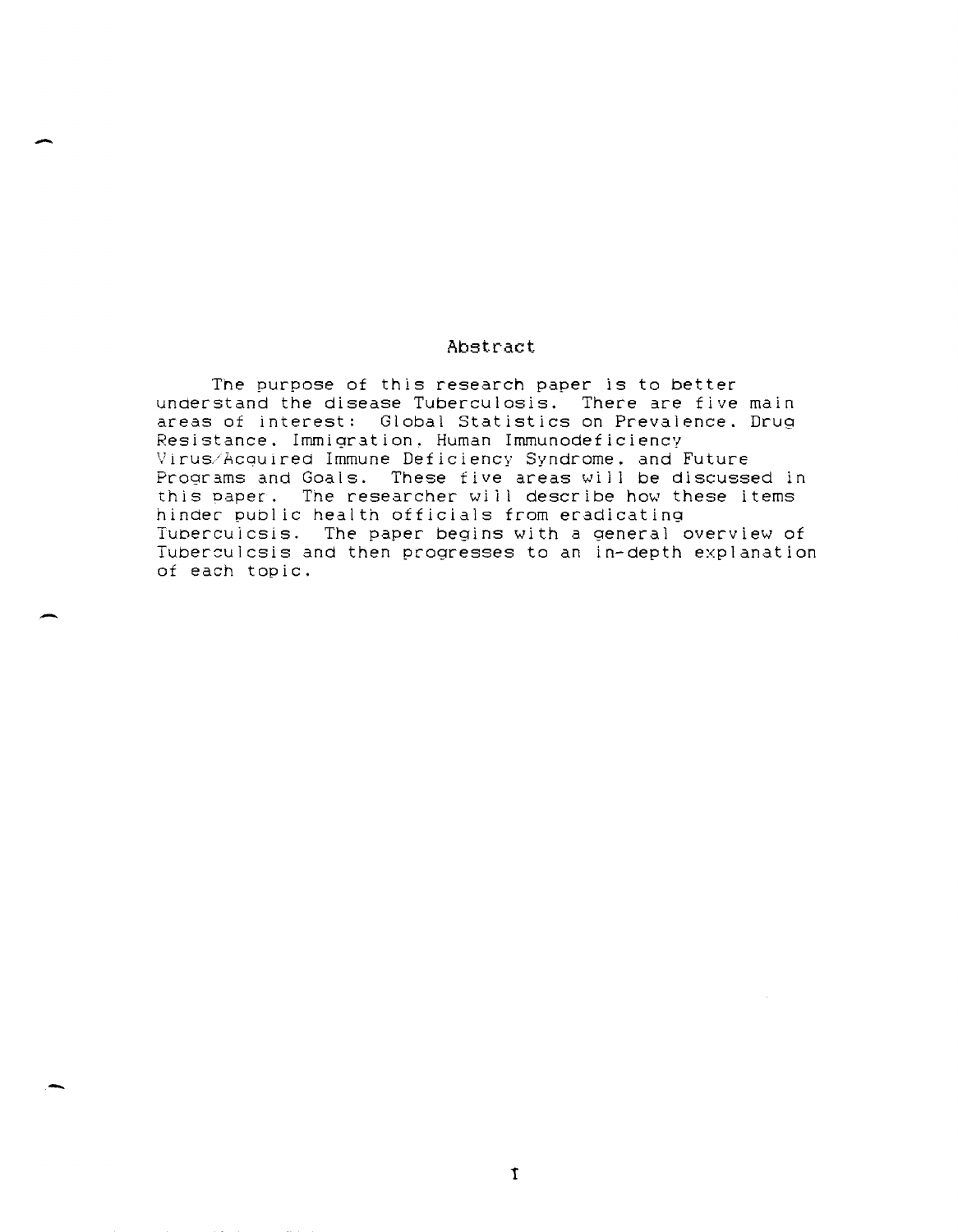Description of Tuberculosis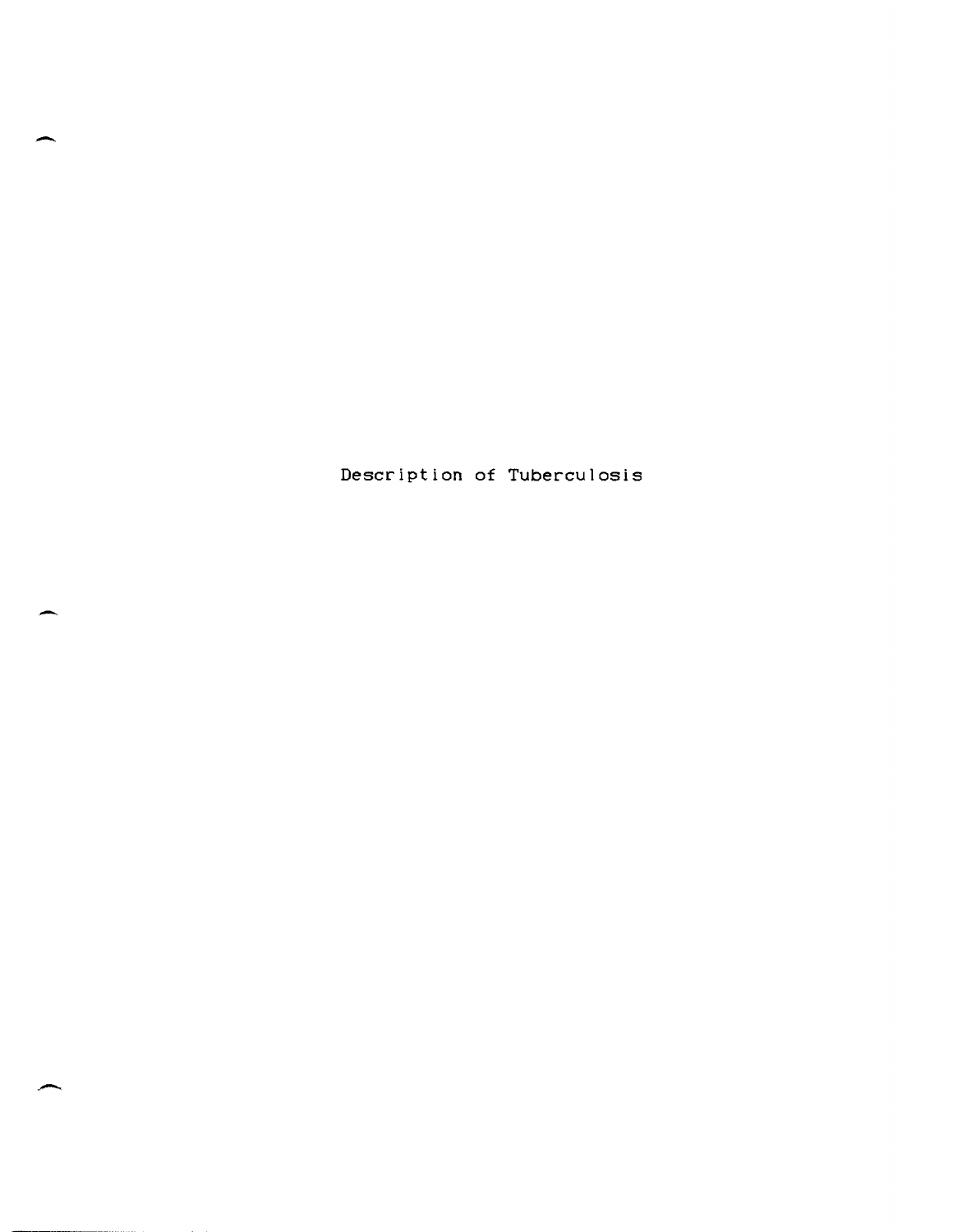Tuberculosis is an infectious disease caused by the bacteria Mycobacterium tuberculosis. a bacterial organism. It is transmitted to others primarily through means of the air by things such as coughing. sneezing, or even breathing. The majority of people who are infected with Tuberculosis do not have any symptoms. Many people have what is called latent Tuberculosis. Latent Tuberculosis occurs when a person is infected with the disease but there are no symptoms and the disease is not contagious. Some people may never develop active Tuberculosis while others may progress from latent Tuberculosis to active Tuberculosis within two years of the time of infection. Active Tuberculosis occurs when the individual develops symptoms and becomes contagious <MMWP). Most people are not diagnosed with Tuberculosis until it becomes active. Active Tuberculosis can be identified by the fol lowing symptoms: malaise. easy fatigue. anorexia. weight loss. sl ight fever. chronic cough. and in extreme cases pulmonary bleeding. Most cases will not have all symptoms (Harris).

Doctors can diagnose Tuberculosis using a Tuberculosis skin test. A small amount of the Tuberculosis bacteria is injected under the skin. The nurse or doctor will then check the point of in,iection 72 hours after the test. If the patient is positive for Tuberculosis there wi I I be a raised portion of the skin. The doctor may then have an X-ray of the patient/s lungs as well as a sputum smear. A sputum smear consists of liquid that has been excreted from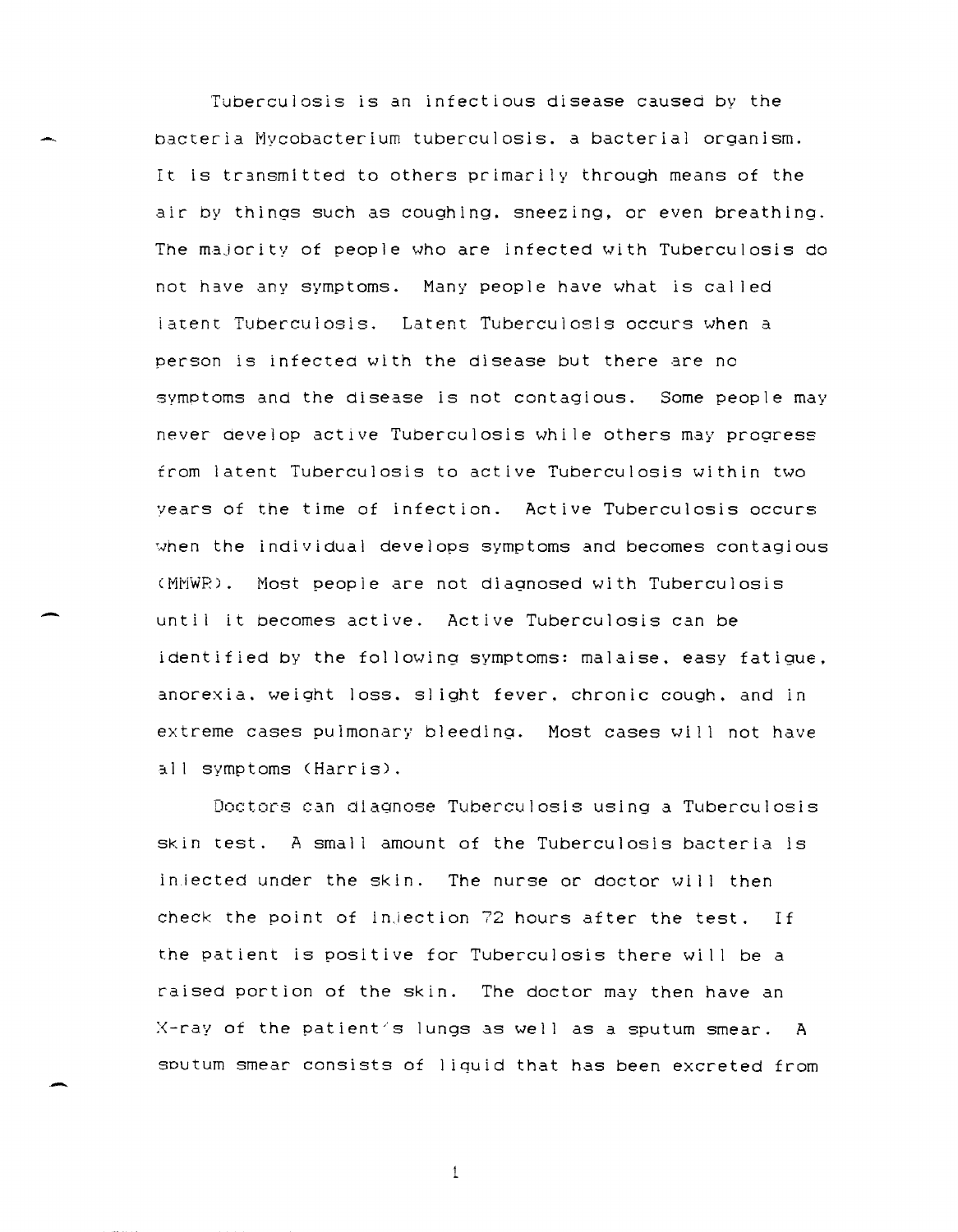the lungs. The doctor may do a culture on this excretion to test for Tuberculosis (Harris).

Once Tuberculosis has been diagnosed a patient must begin treatment immediately. The treatment consists of a form of chemotherapy administered dai ly in the form of a capsule cr pill. The treatment lasts from 6 months to one year. Therapy must continue for the full period in order to De effective.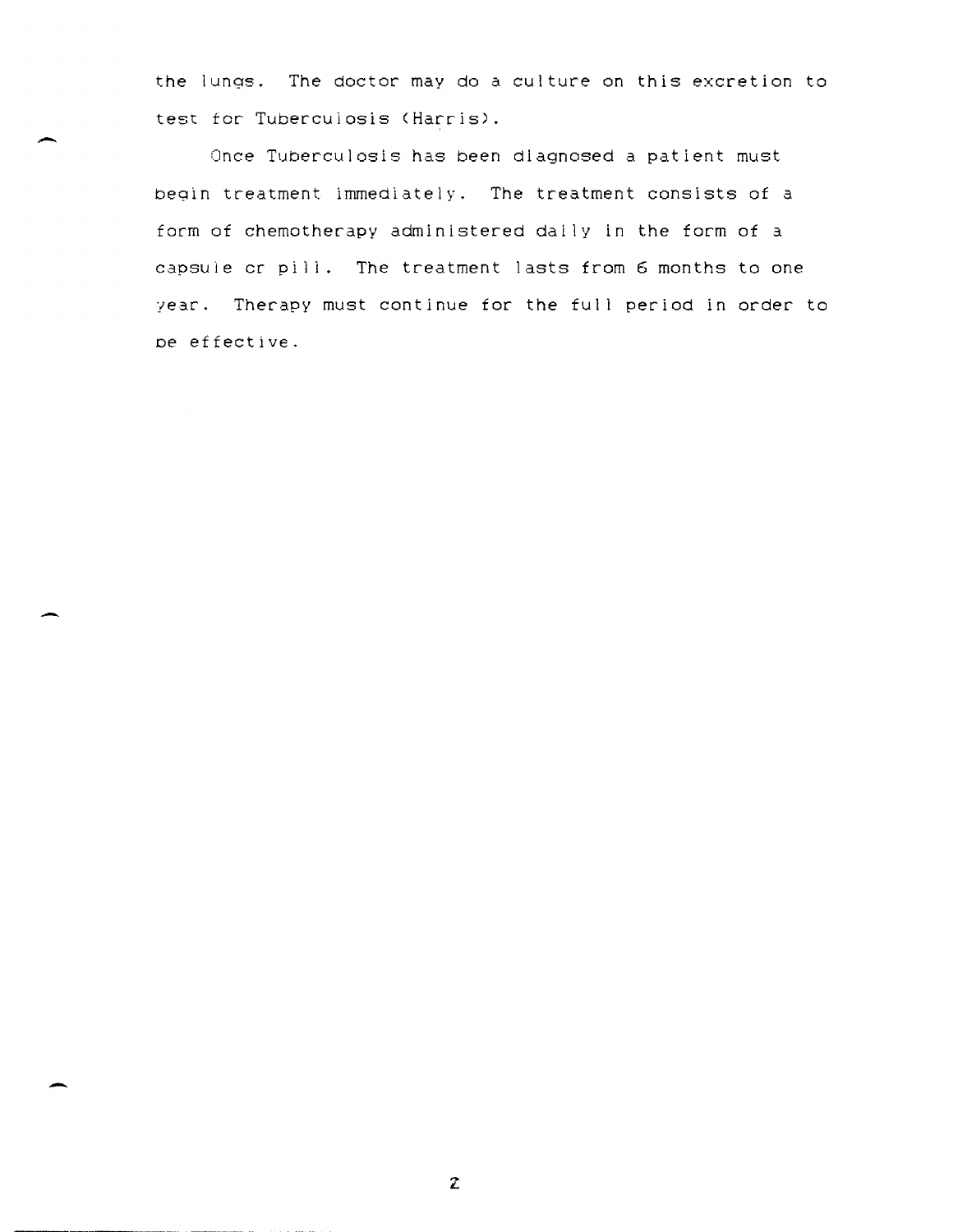Global Statistics and Prevalence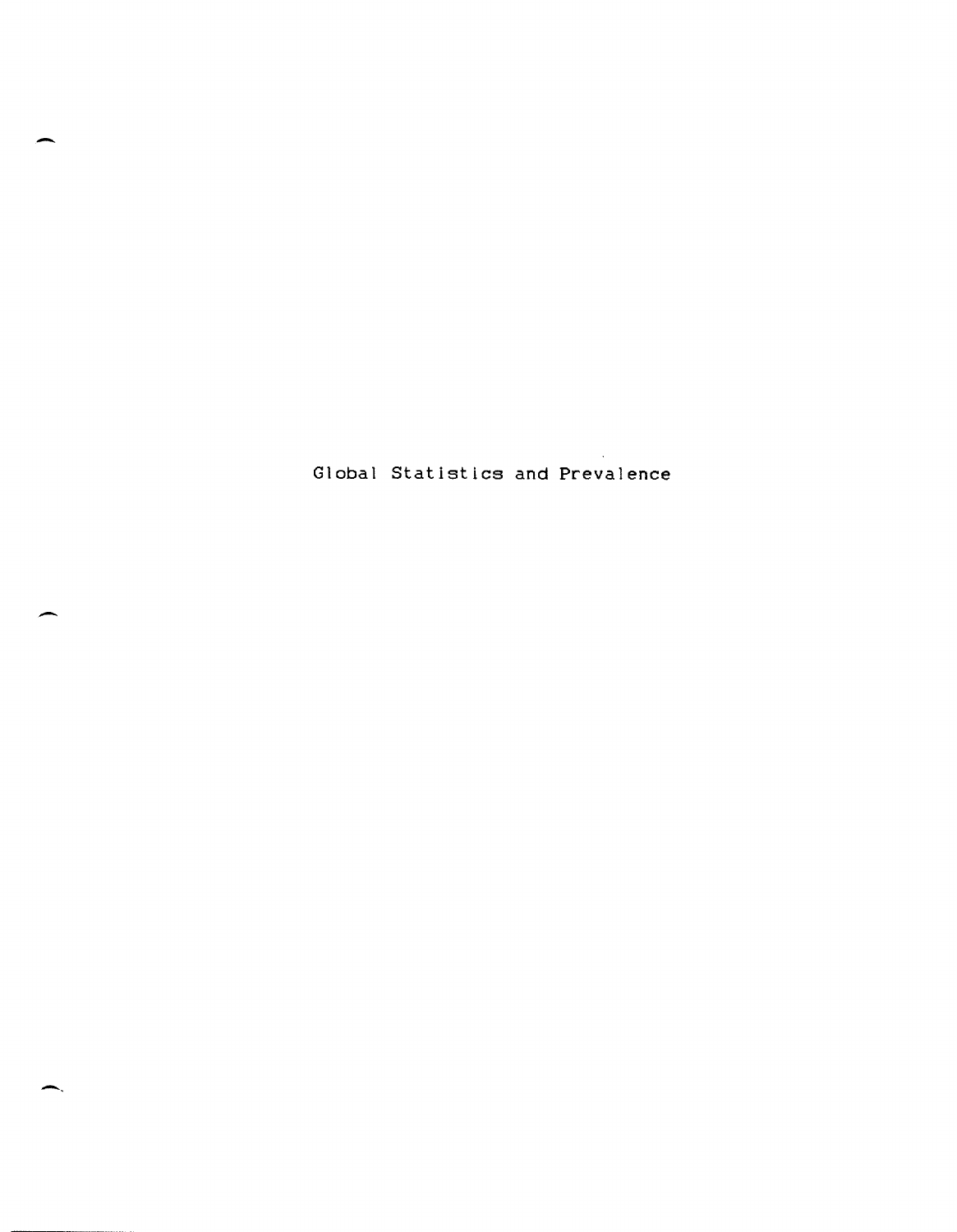In the year 1990 there were an estimated 7.5 mill ion cases of tuberculosis reported. Although the majority of the cases occurred in third world countries. the largest increase has occurred in developed nations. Ninety-five percent of Tuberculosis cases were found in developing nations where tuberculosis was the number one cause of morbidity. Mortality resulting from Tuberculosis was as high as 60% worldwide at one time. but is declining due to various types of treatments. In 1990 there were 2.5 mil I ion deaths caused by tuberculosis. Ninety-eight percent of these deaths occurred in developing nations. It is proiectea that from 1990 to 1999.90 million new cases of Tuperculosis will occur worldwide. Tuberculosis is the world's foremost cause of death from a single infectious agent (Raviglione, et al).

The statistics seem overwhelming. There is an enormous numbe: of tuberculosis cases in the world and the rate continues to rise. It is easy to see that Tuberculosis is not only a problem for the United States but for the rest of the world as well. Researchers have developed a scale cal led the Average Annual Risk of Tuberculosis Infection (ARTI). This scale uses current prevalence to predict the probability that an individual will become infected with Tuberculosis within one year. The ARTI was found to be high in sub-Saharan Africa. South and East Asia. North Africa. the Middle East. and Central and Latin America (Raviglione  $et al.$ 

 $\overline{\mathbf{3}}$ 

--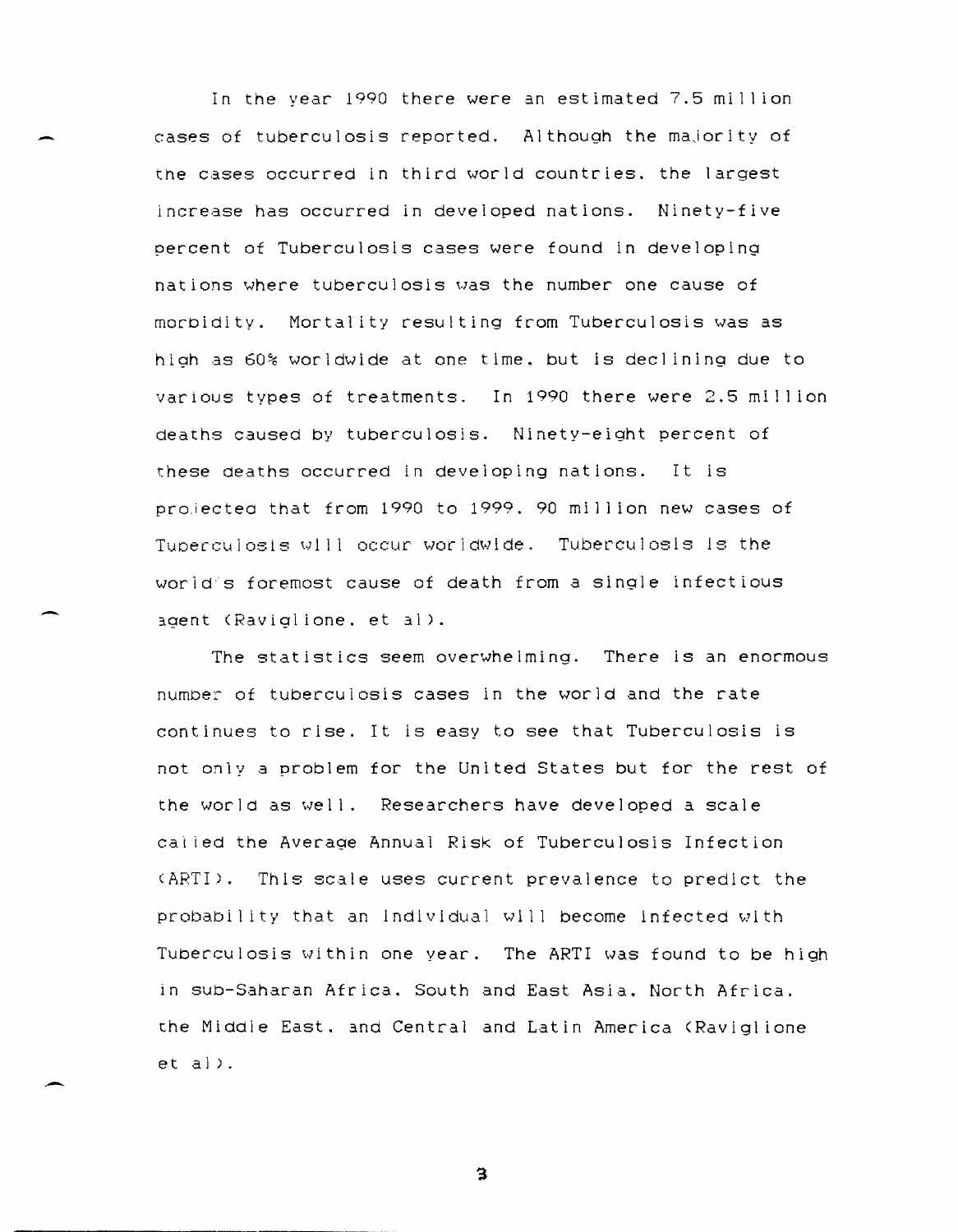In the United States tuberculosis cases decreased approximately 5.3% per year from 1953 to 1984. After 1984. however. Tuberculosis began to rise. From 1984 to 1993 the numDer of cases in the U.S. increased by 14%. All age groups with the exception of those 65 and older experienced an increase in Tuberculosis. The group with the largest increase was the 25-44 year old age group. More than 70% of the new cases in the United States were reported in ethnic minority groups. The United States has experienced Tuberculosis outbreaks in hospitals. prisons. residential care facilities for AIDS patients. nursing homes, and homeless shelters. Clearly. Tuberculosis is a serious problem for the U.S. (Raviglione et al).

 $\overline{\phantom{0}}$ 

-

In Europe. however. cases of Tuberculosis declined until 1992. In some European areas the number of cases has leveled cff and a small number of countries has recently experienced a rise. Switzerland has experienced a 40% increase between 1986 and 1990 but from 1990 to 1992 a decrease was found. The highest rate of Tuberculosis in Europe was found in Portugal and the lowest European rates were found in Denmark and Sweden. Overall. European countries have reported less than 25 cases per 100.000 people.

Developing nations have extremely high rates of TUDercuiosis infection. Tanzania reported 3.369 Tuberculosis cases per 100.000 people from 1990 to 1992. Tuberculosis accounts for 25% of the avoidable adult deaths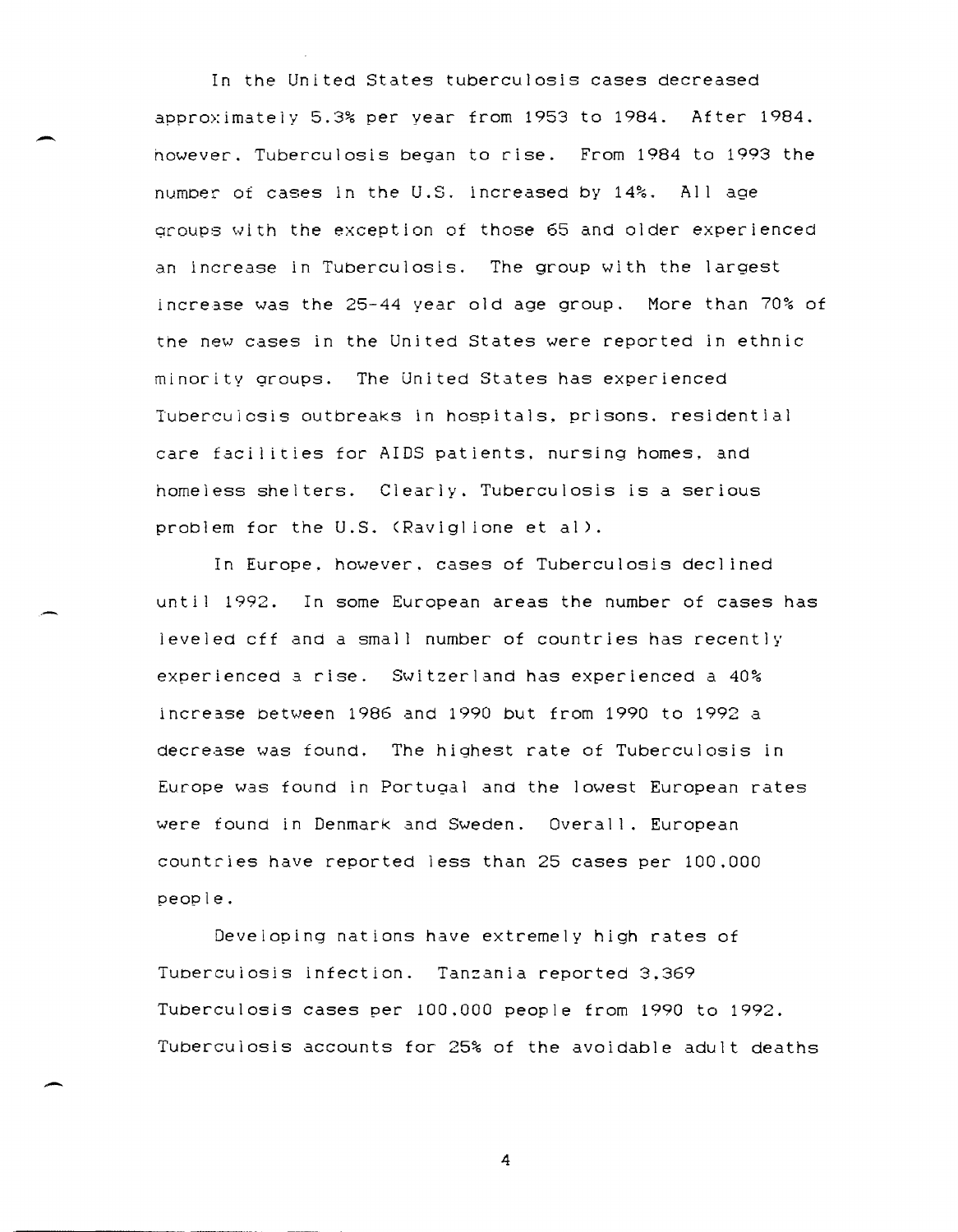In developIng countries. Ninety-eight percent of al <sup>I</sup> tuoerculosls related deaths occurred in developing nations. Without proper action tuberculosis will continue to progress and the number of deaths will continue to rise.

Learning about Tuberculosis globally can open the eyes of both health care providers and health educators in the United States. It is possible that such individuals may one day work in some way with the World Health Organization or even the Department of Health and Human Services. It is important that the United States make a commitment to eradicating tuberculosis not only in this country but in the rest of the world as well. We have resources and technology that developing nations do not have access to and often cannot afford. Many developing nations also lack the proper knowledge needed to fight this disease. By helping other nations in the world the United States will help itself. We must remember that we are not enclosed in a bubble: everything that happens in the world affects us an a nation. Tuberculosis rates in other countries play an important role in the health of the U.S. because of the vast number of legal ana il legal immigrants entering the U.S. and the millions of Americans who travel to other nations each year.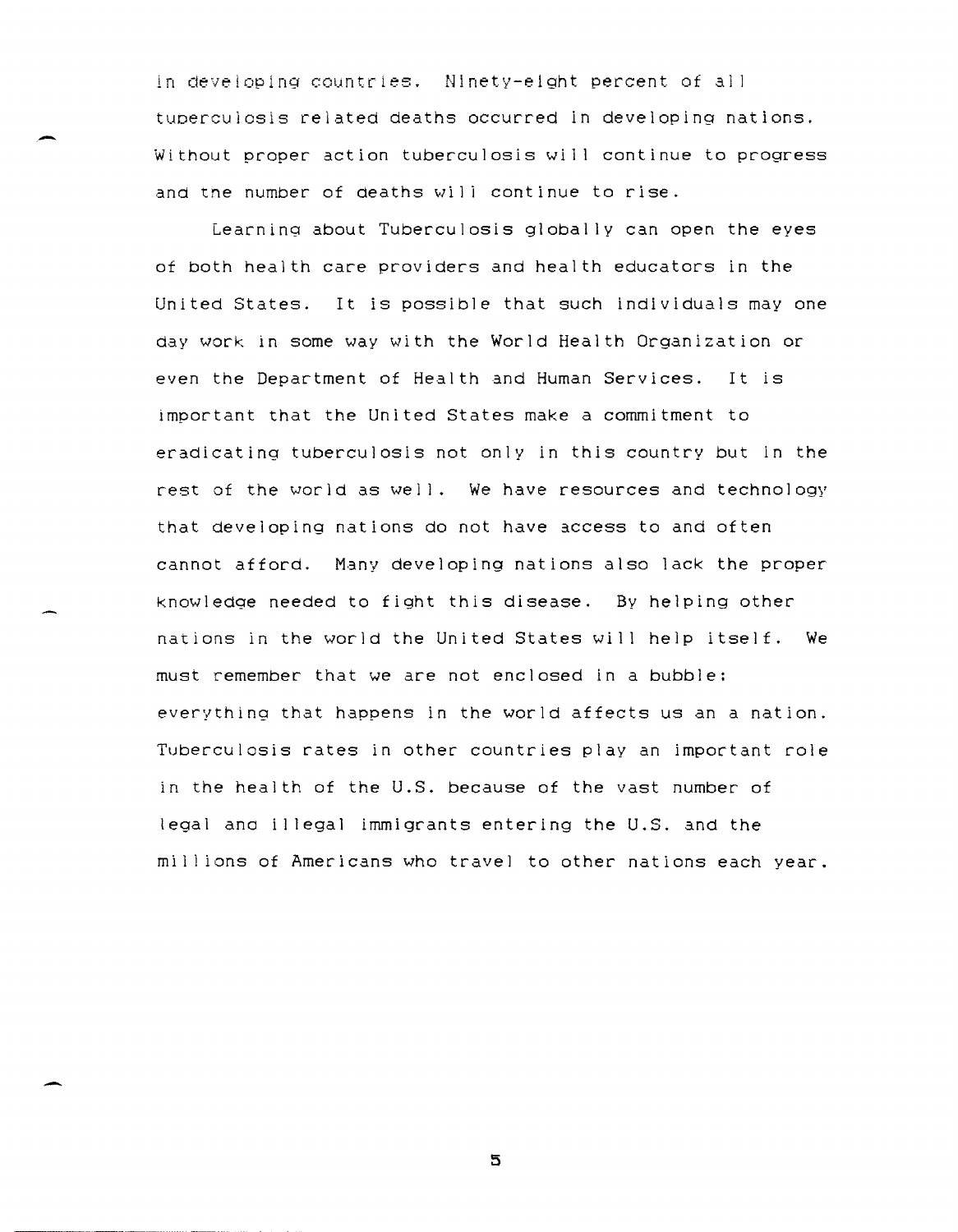Drug Resistance

 $\overline{\phantom{0}}$ 

-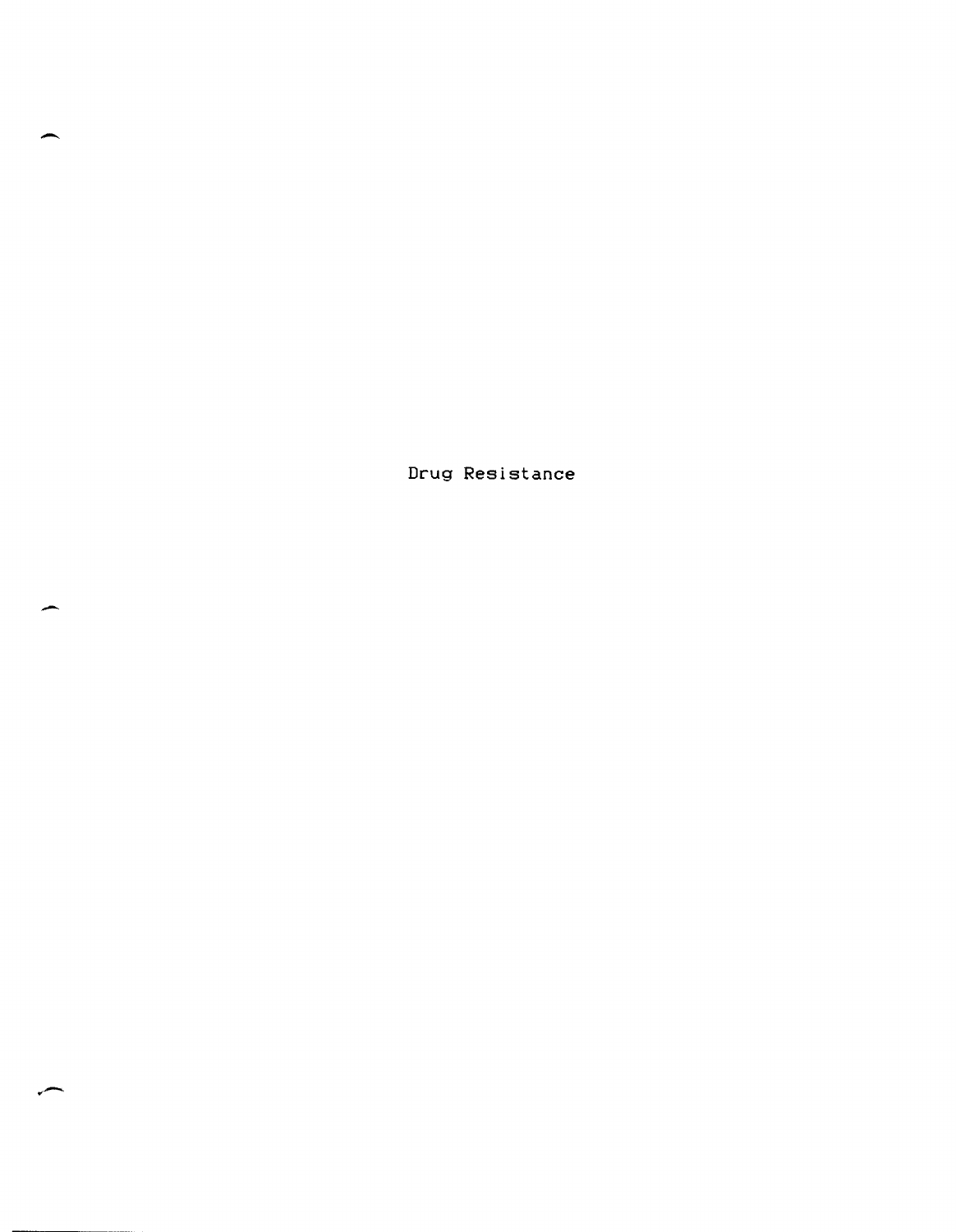Tuberculosis has recently donned a new image. Doctors are now ciscovering cases of Tuberculosis that are resistant to one or more treatment medications. This type of Tuberculosis is referred to as drug resistant tuberculosis. Many health professionals are wondering how drug resistant tUberculosis came into being.

Two main ways that a person can develop drug resistant tuberculosis are primary resistance and acquired resistance. Acquired resistance occurs when a person has received treatment for TuberculobiB in the past. If a patient did not fol lew the doctors orders when taking medication or if the doctor prescribed an incorrect treatment regimen. a patient may develop drug resistant Tuberculosis (Raviglione et al). It is helpful to compare drug resistant Tuberculosis to immunizations. When a child receives an immunization he receives a small dose of the disease so that his body will build up a defense system against that aisease. When the chi ld is exposed to the disease later in life his immune system will be capable of defending him. In a similar way. if the disease causing organism has already been exposed to a medication it is able to build up a tolerance for that particular drug. When the Tuberculosis is treated a second time it will not react to the original medication. Acquired drug resistant Tuberculosis is common among developing nations where it is difficult to afford medication and also difficult to monitor patients over the

G

-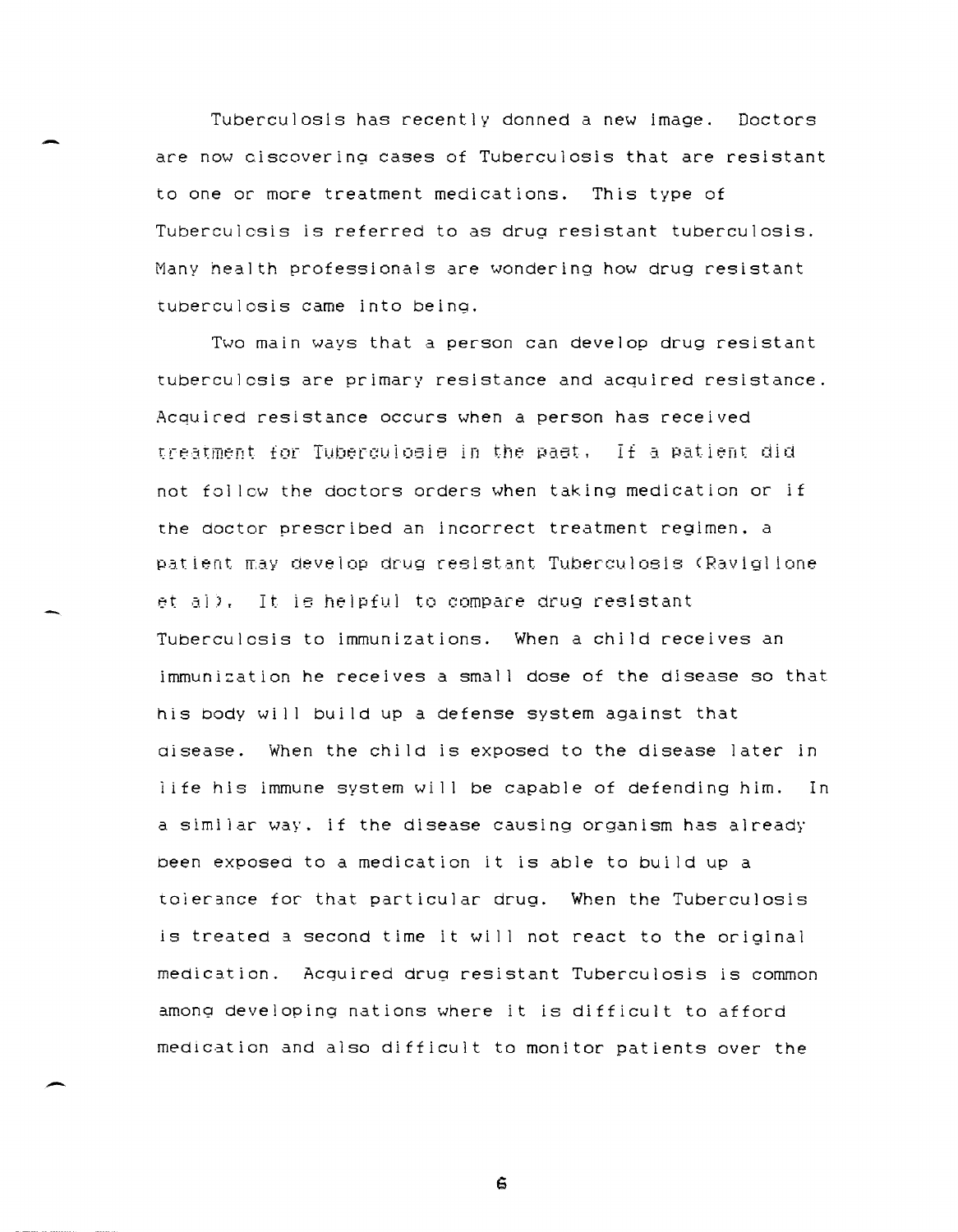iong period of treatment (ranging from 3 months to 1 year). It may also occur when a physician does not prescribe the medication in accurate doses or for the correct length of time (Ravilgione et al) ..

Primarv resistance to medication occurs in patients who have never received prior treatment. If a person who has acquired resistance transmits the disease to a person who does not have Tuberculosis. the new case will be resistant to the same medication that the acquired person was resistant to. In other words. when a Tuberculosis case becomes immune to a certain medication. each person who contracts the disease from the immune individual will also be immune (Ravigl ione et al). Therefore. it is extremely important to prevent transmission of acquired drug resistant Tuberculosis.

If a person has drug resistant Tuberculosis. he/she does not have to throw in the towel yet. It is possible to treat Tuberculosis with several types of medications. Once the health care worker learns that a patient is resistant to one drug he can change the treatment regimen. Some third world countries have high rates of death resulting from drug resistant Tuberculosis because they do not have the tests used to identify drug resistant Tuberculosis cases (Raviglione et al).

Drug resistant Tuberculosis needs to be addressed immediately because the longer it is put off the larger the problem becomes. One compl ication of drug resistant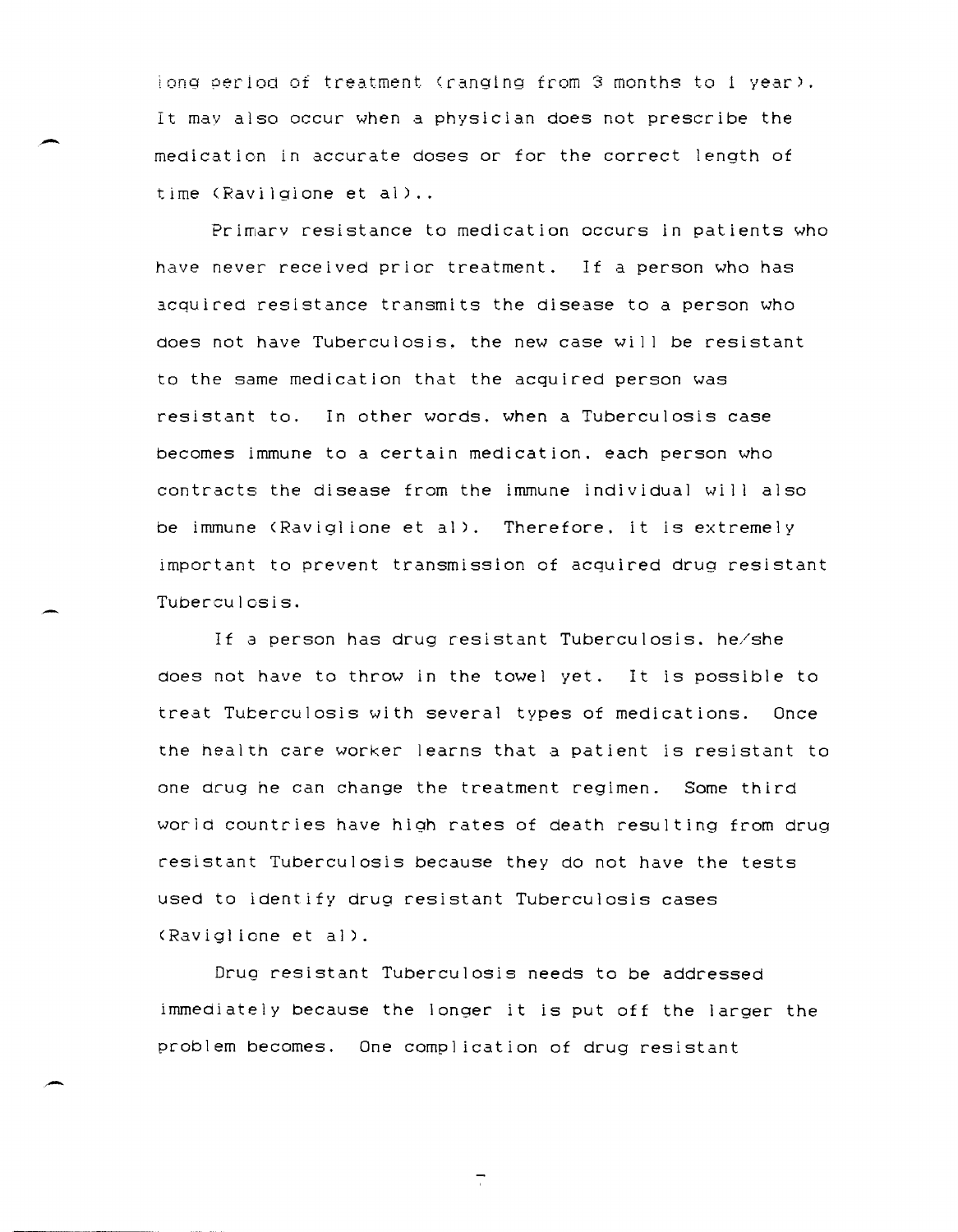tuoerculcsis is multi-drug resistant Tuberculosis. or MDR-TB. This condition occurs when a patient is resistant to two of the medications used to treat Tuberculosis. Tuberculosis case is found that resists isoniazid and If a rifampin then it is classified as MDR-TB. In November of 1992 the Centers for Disease Control and Prevention identified 297 cases of MDR-TB within a total of 9 tuberculosis outbreaks in the U.S. Most. but not all. of the MDR-TB outbreaks were found among HIV positive populations. The mortality rate among individuals with MDR-TB is 70%. The median interval between diagnosis and death is 4 to 16 weeks (Ravigl ione et al). While this investigator could not find research defining why MDR-TB was found among HIV positive individuals. it may be possible that the high mortality rates are due in part to the weakened immune system of HIV positive patients. In addition. MDR-TB is likely to be difficult to treat because. while doctors are trying to find a treatment regimen, the Tuberculosis is worsening.

Earlier. the methods of treatment for patients with both Tuberculosis and HIV/AIDS were discussed. The treatment often will require many different medications at the same time. That may be one reason that AIDS patients are susceptible to MDR-TB.

Drug resistant tuberculosis is a major obstacle to eradicating Tuberculosis. The spread of Tuberculosis is already en the rise and the last thing that health care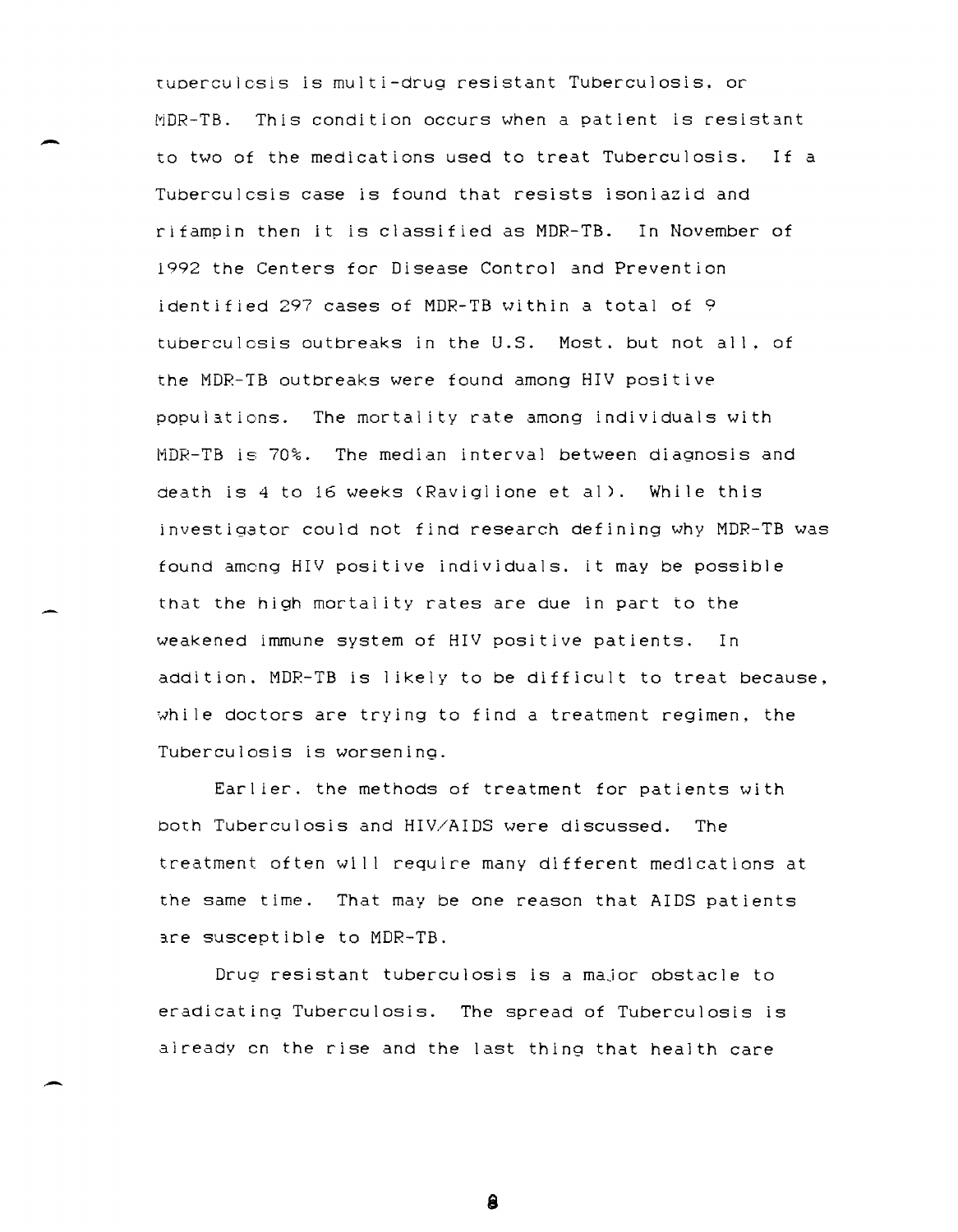workers need to face is drug resistant Tuberculosis. The problem. however. is already present and without education and proper actions this form of tuberculosis will spread. Accurate follow up and testing of all tuberculosis patients is a must in order to prevent and identify all drug resistant cases of Tuberculosis. If a patient has MDR-TB and cannet be treated. then he/she must be isolated for the health of the community. Reaching out to third world countries who are lacking in appropriate testing measures and treatment fol low-ups is an urgent priority.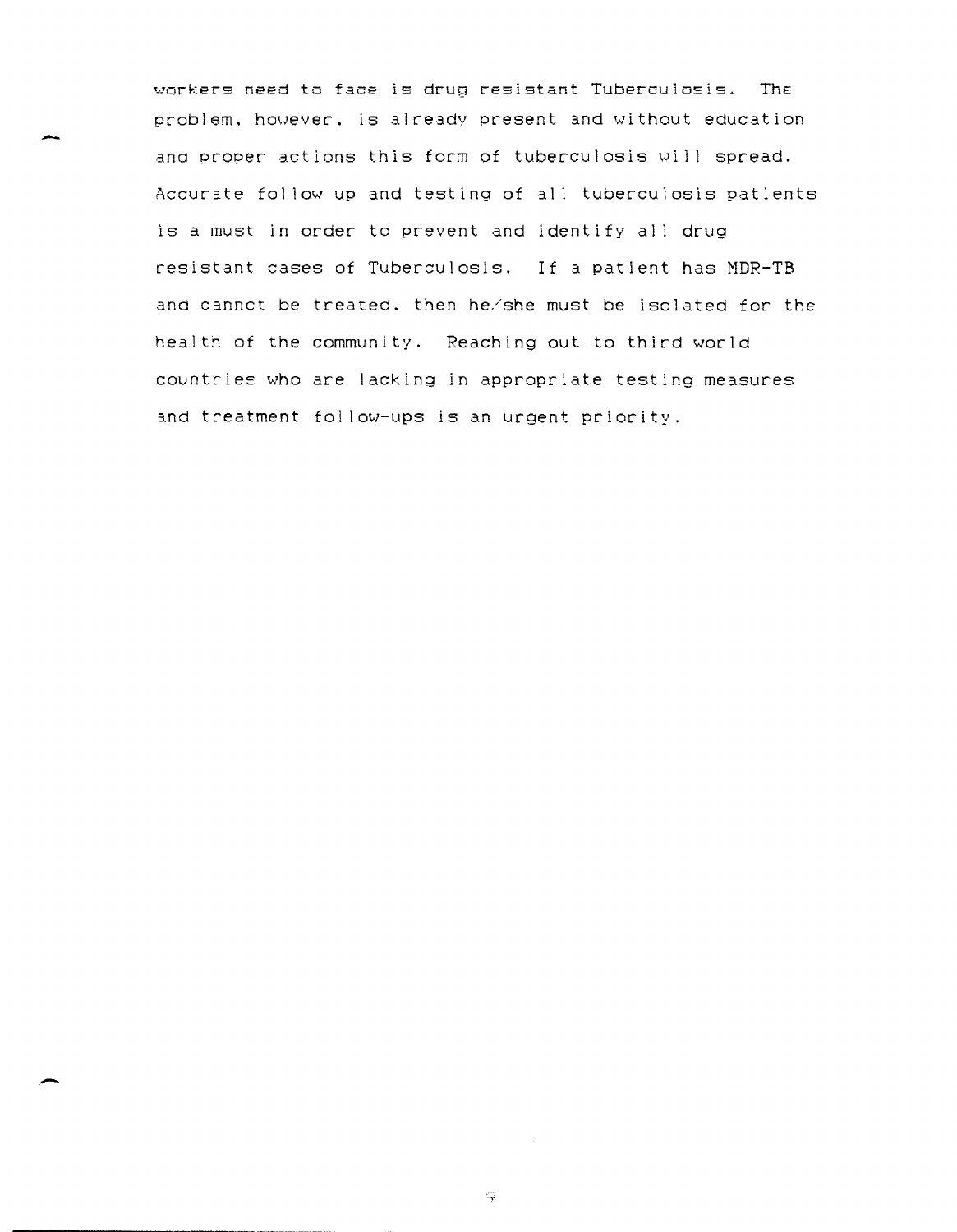**Immigration** 

-

-

.-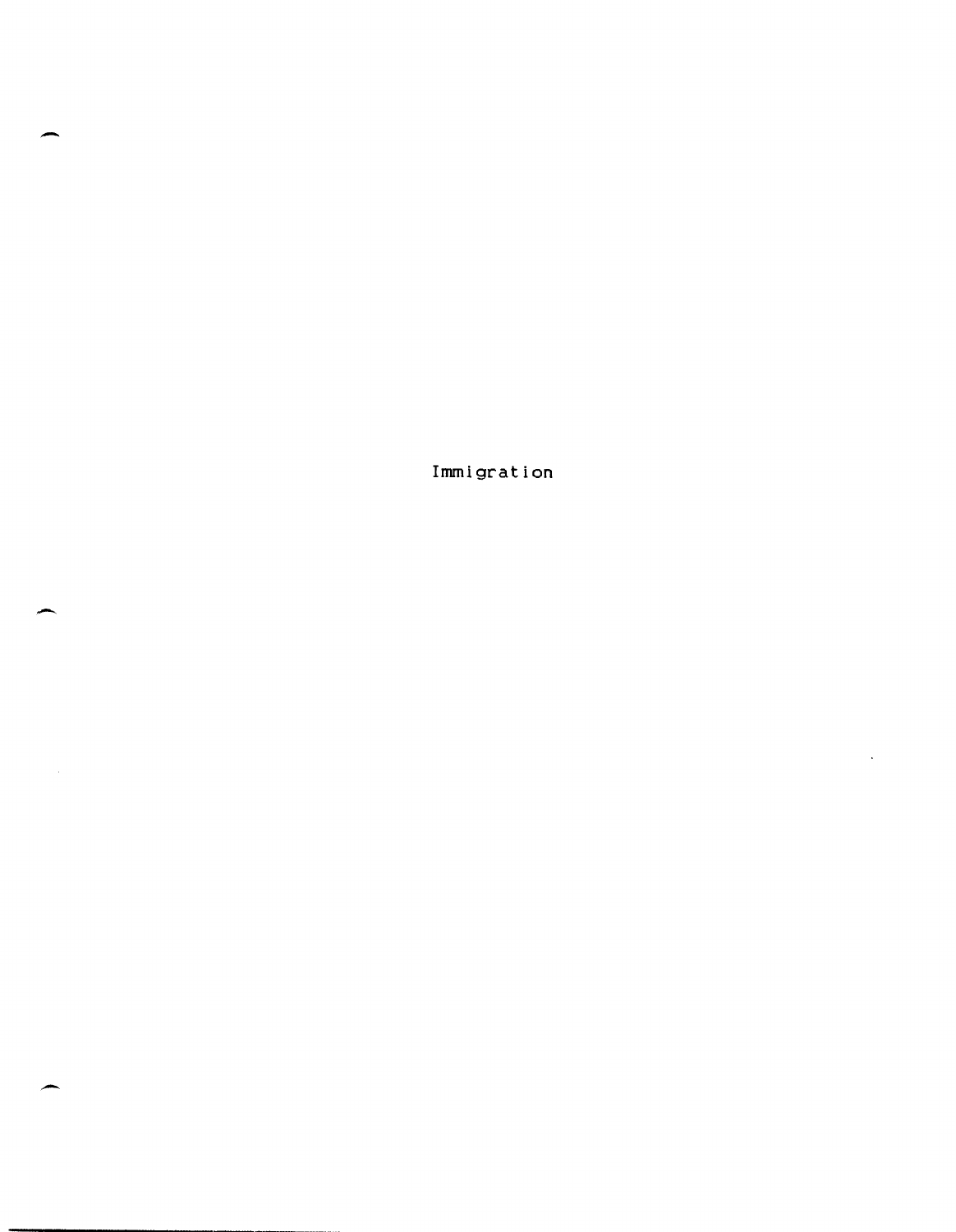310bal statistics are important because the health of other nations affects the health of the United States in various ways. The author will now focus on the impact that immigration is having on the tuberculosis infection rates in the U.S. Immigrants to the United States have been found to playa role in the recent increase in Tuberculosis cases. From 1980 to 1990 the foreign born population in the United States increased 40%. The top five countries on the immigration list were Mexico, the Philippines. Vietnam. China. and Korea. These five countries have a rate of Tuberculosis that ranges from 10 to 30 times the rate of Tuberculosis in the U.S. Other immigrants may come from countries where the risk of infection is 100 to 200 times the risk found in the United States (Mckenna et al).

The U.S. requires that all immigrants applying for permanent legal residency pass a sputum smear test before entering the U.S. If the test result is positive the person must begin treatment and acquire a negative test result. This individual is allowed into the United States while still positive for Tuberculosis but is required to receive a check-up from a health care worker in the U.S. Only with approval of a negative test result in the Unites States is the immigrant allowed to remain. However. it should be noted that individuals who are visiting and students from other countries are not required to take any test at all (Mckenna et al).

-

-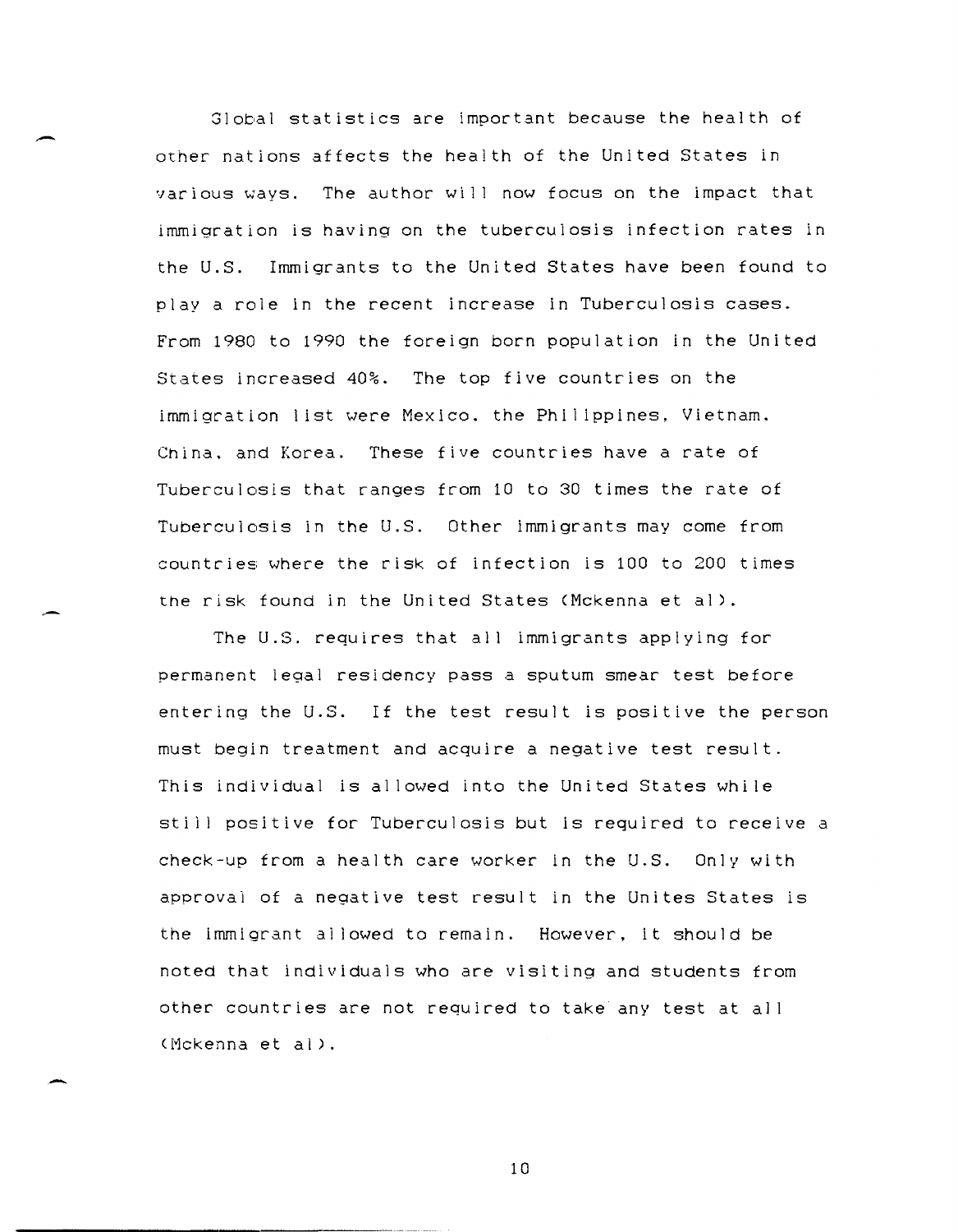Furthermore. it is possible for immigrants to take enough medication to achieve a negative test result for Tuberculosis and then stop taking the medication before the treatment regimen is complete. This may result in drug resistant Tuberculosis which was discussed earlier in this paper. If an immigrant has a positive chest x-ray it is possiole for him/her to purchase a healthy x-ray and present it as his/her own in the United States. One must also remember that not all immigrants meet the follow-up requirements when they reach the U.S. Some cases get "lost in the paperwork." and health care workers never track down the immigrants who were supposed to receive a follow-up exam in the U.S. To add to the confusion. it must be noted that not all countries test accurately for Tuberculosis when they screen individuals who are applying for admission into the U.S. Finally. the reader should not overlook the i I legal immigrants who sneak into the U.S. without any testing at all (Iseman and Starke).)

-

-

The rates of Tuberculosis in the United States are directly related to the rates of immigration. From 1977 to 1979 foreign born people accounted for only 15% of the Tuberculcsis cases in the U.S. In 1993. however. 30% of all Tuberculosis cases in the U.S. were reported by foreign born inaividuals. The rate of foreign born cases in 1993 was 33.6 per 100.000 and rising while the U.S. born population had a steady rate of 8.1 per 100,000. The incidence of Tuberculosis among foreign born people was 2 times higher on

.. t.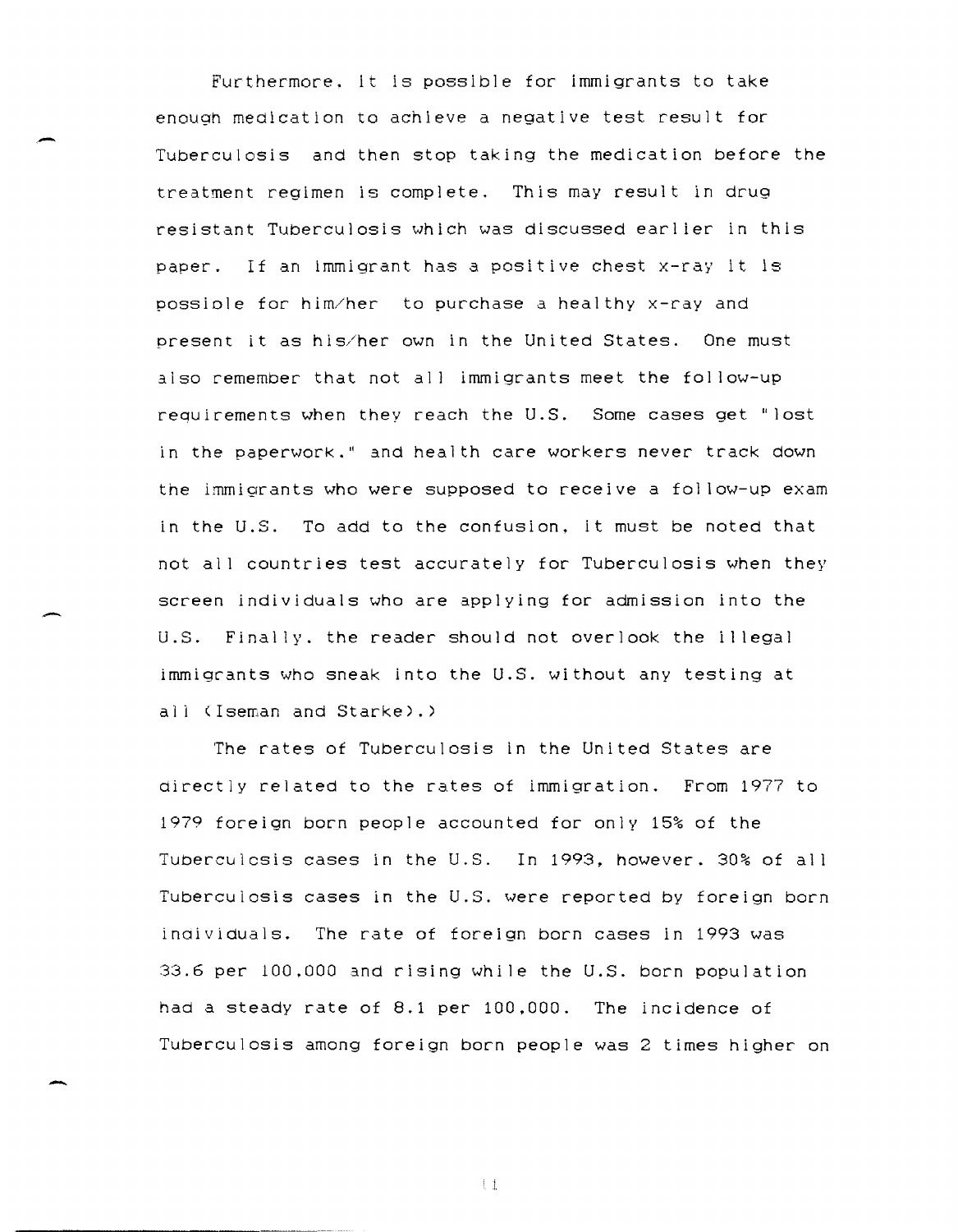the west side of the U.S. than in the rest of the country. The majority of foreign born cases are contracted in the country of origin. This is known because 55% of the cases are diagnosed within the first 5 years after immigration and 29.6% of the cases are diagnosed within one year after immigration. It is most likely that these cases are a result of the activation of a latent Tuberculosis infection (one that is present but shows no symptoms and is not contagious) as opposed to new cases of Tuberculosis that were acquired in the U.S. after immigration (Mckenna et al).

-

-

-

In California il legal immigration has caused quite a di lemma for health care workers. California has large numbers of illegal immigrants from the southern border of the United States. Many of the immigrants come to the United States with health problems. including Tuberculosis. In order to control the large numbers of immigrants the state of California has developed something cal led Proposition 187 (Iseman and Starkes).

This is a proposed law which would require all health professionals in the state of Cal ifornia to deny medical treatment. with the exception of emergency situations, to all illegal immigrants. In addition health care workers must report all suspected immigrants to the government officials. The law has been proposed with the hope that it wi]] hinoer new immigrants from coming to the U.S. The individuals in favor of the law fee] that some immigrants come to the U.S. specifically for health care reasons.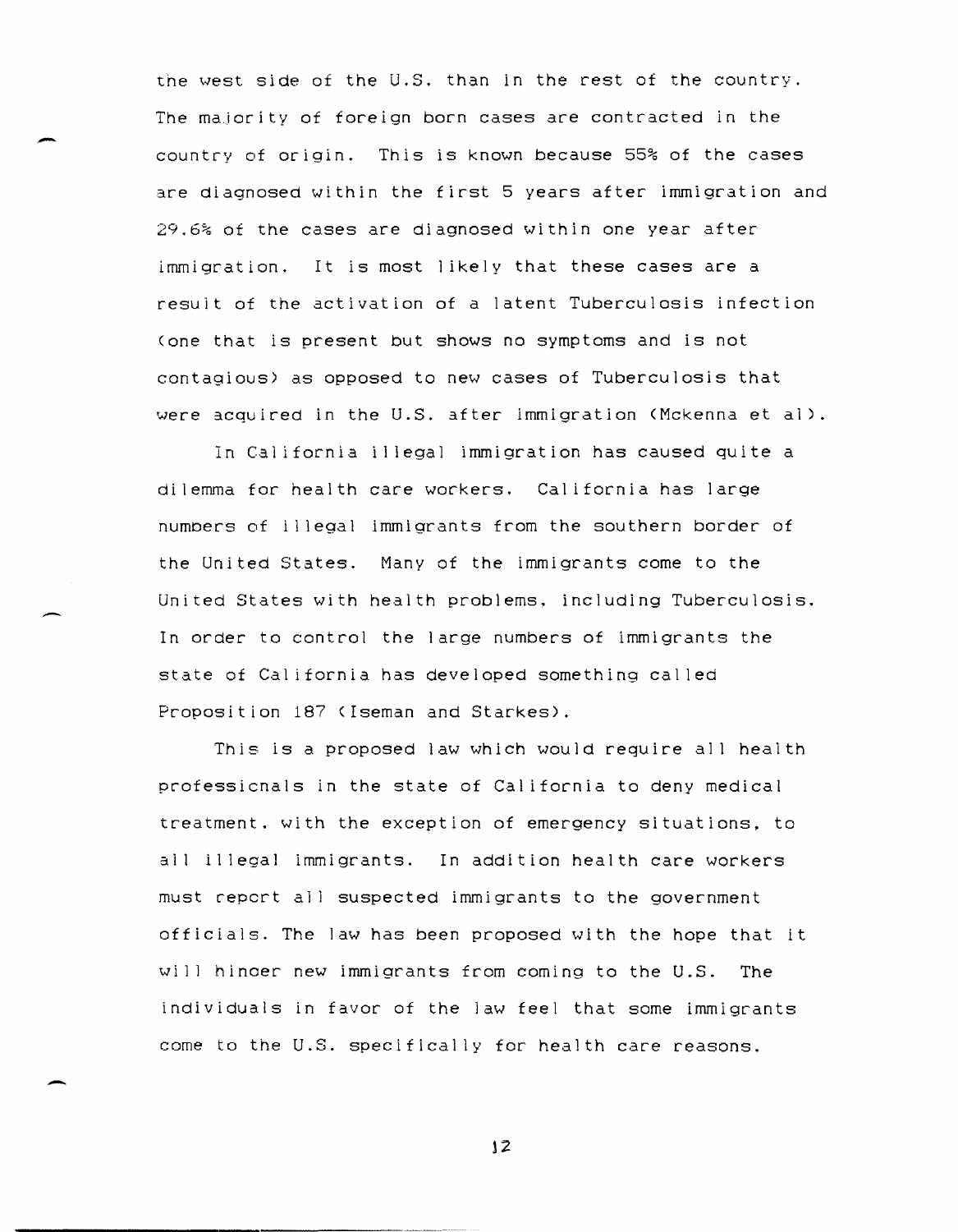Those opposed to Proposition 187 feel that the immigrants will come to the U.S. regardless of this proposition because they come to the U.S. to improve their overall quality of life. not for health care itself (Iseman and Starke). 11 legal immigration is a problem without Proposition 187 but there are other laws which prohibit immigration. If these laws are not working, then some critics ask why this proposal would make any difference.

-

-

Health care workers will be in a tough situation if this proposal becomes law. Health care workers will be forced to deny care to individuals in need or go against government regulations. If health care professionals choose to obey government regulations Tuberculosis could get out of hand in immigrant populations. These small outbreaks will eventually reach the general population of the U.S. and Tuberculosis will become even worse.

The state of California. along with the rest of the country. needs to set priorities. Is it more important to control illegal immigration in the United States or control TUberculcsis worldwide? By denying health care to il legal immigcants we violate confidentiality and only hurt ourseives. Illegal immigration is a problem but control ling Tuberculosis deserves top priority in the author's opinion.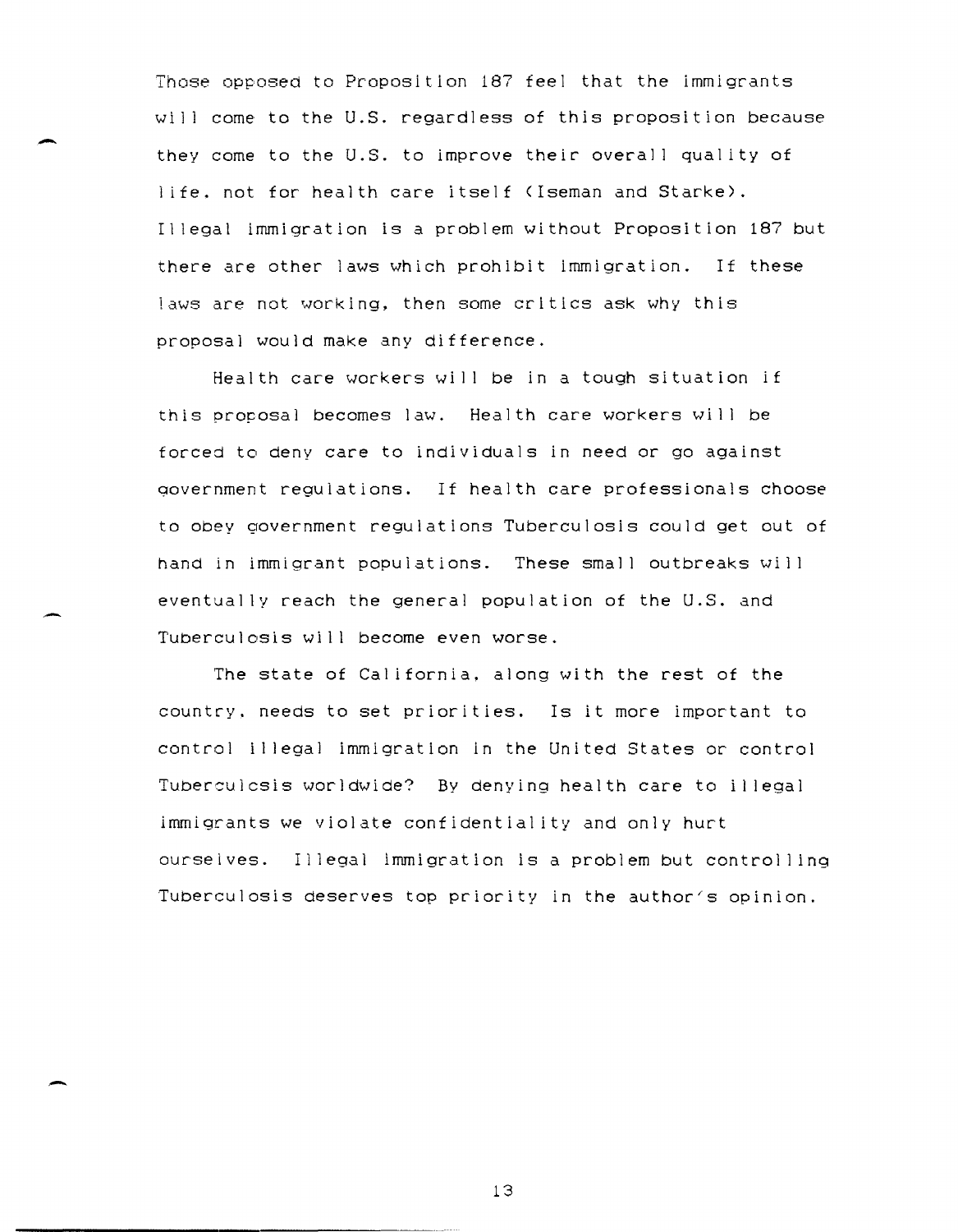Tuoerculosis and Human Immunodeficiency Virus/Acquired Immune Deficiency Syndrome

-

-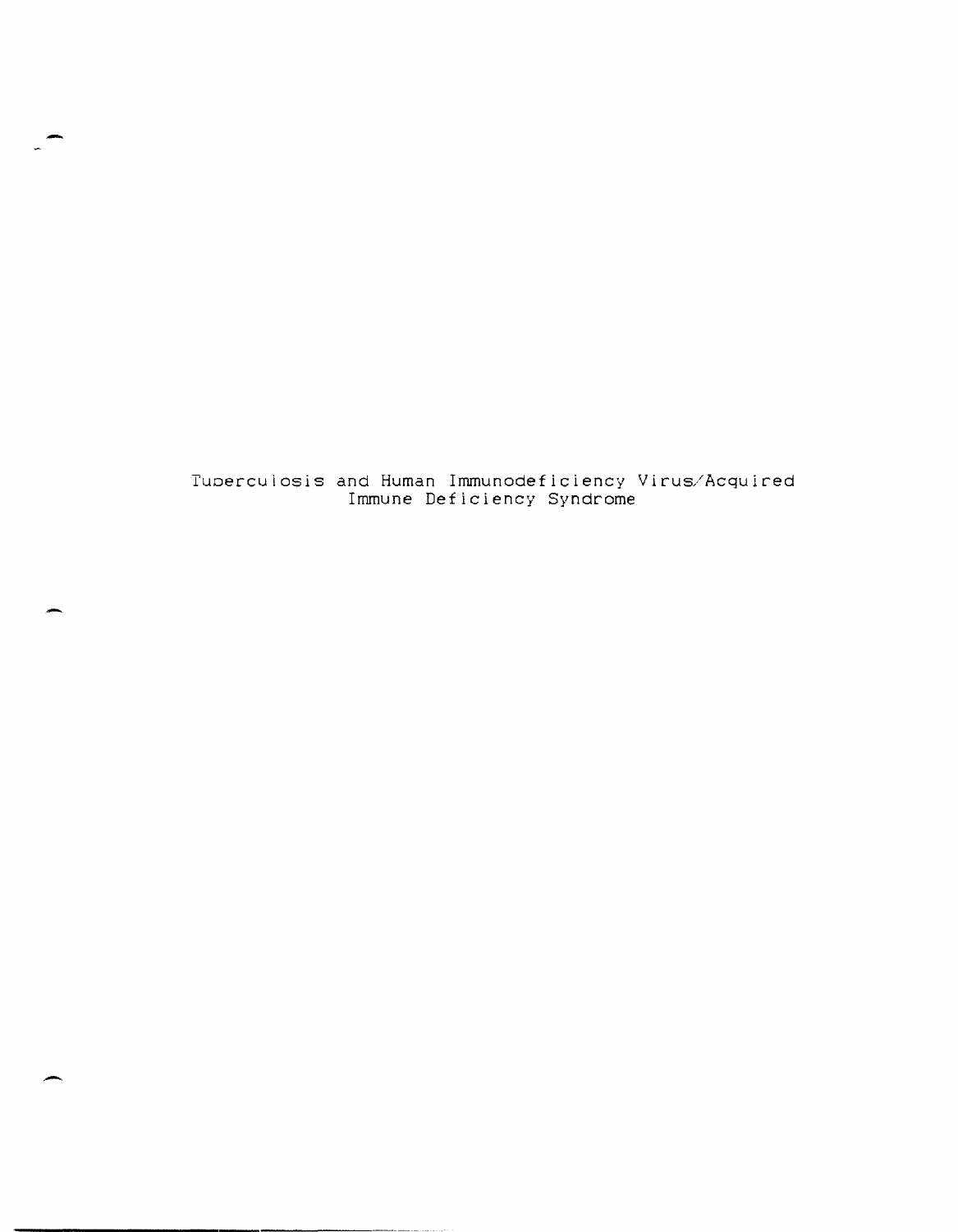Globally there were an estimated 5.6 million patients infected with Human Immunodeficiency Virus/Acquired Immune Deficiency Syndrome and Tuberculosis in the middle of 1994. It has been said that "HIV has emerged as the most important risk factor for progression of dormant tuberculosis infection to clinical disease" (Raviglione et al). HIV has spread rapidly in developing nations along with tuberculcsis. The incidence of Tuberculosis cases that was directly related to HIV worldwide was 4.2%. In sub-Saharan Africa. 20% of the Tuberculosis cases are said to be caused by HIV infection alone. In many developing nations Tuberculcsis has become the number one opportunistic disease associated with HIV/AIDS (Raviglione et al). The impact that HIV/AIDS and Tuberculosis are having upon one another seems to be enormous. But what exactly is that impact? How are the two diseases affecting one another? How can one define the relationship between HIV/AIDS and Tuberculosis?

The possible relationship between Tuberculosis and HIV/AIDS has received wide publ lcity from the mass media. It is commonly thought that HIV/AIDS is causing the rise in TUbereulcsis cases. This is a misconception because in truth the influence that HIV/AIDS is having on Tuberculosis is still being investigated. While doing research the author fcund only two articles with substantial data on this subject. It is important for health educators as well as the general PUb] ic to know the truth about what is being

14

-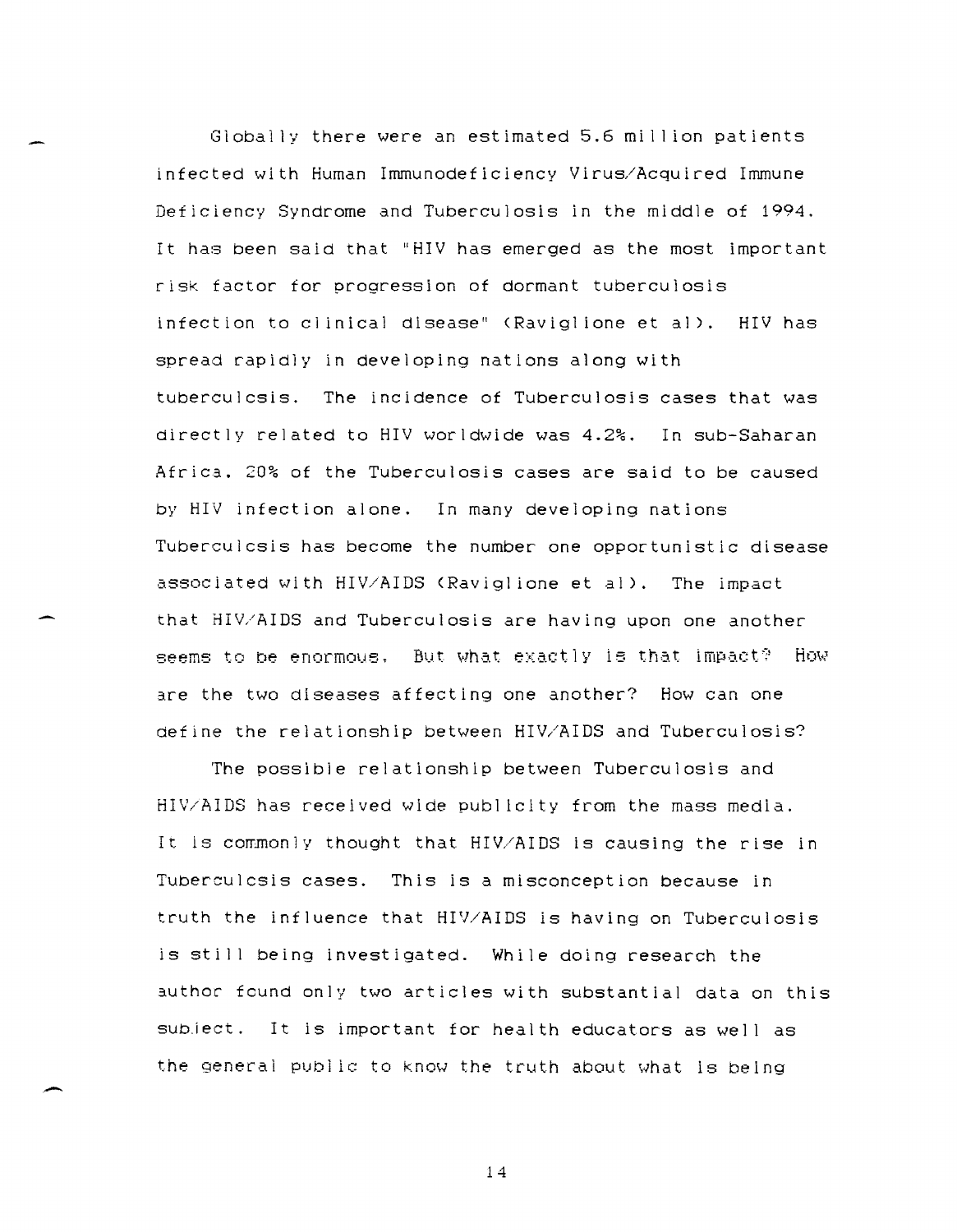learned so that misconceptions do not spread. HIV/AIDS patients already face discrimination and promoting false information about Tuberculosis could increase the negative feel ings toward HIV/AIDS patients. If society were to be mislead into believing that HIV/AIDS is an actual cause of the rise in TUberculosis cases people might tend to blame the victims of one disease for the spread of another. It would be possible for people to blame victims of HIV/AIDS for the rise of tuberculosis. Therefore, proper knowledge about the relationship between HIV/AIDS and Tuberculosis is essential. Knowing the facts will enable health professionals and the public to prevent both Tuberculosis and HIV/AIDS as well as promote understanding of the diseases separately and together.

The first article on this particular subject focused on a stuay conducted in New York City. This city has experienced the largest rise in the country for both Tuberculosis cases and AIDS cases. Since both diseases began to increase at the same time and in the same area it was thought that a strong relationship between the two would be found (Journal of American Medical Association).

The researchers found two possible reasons to explain why HIV positive patients might have an increased chance of developing Tuberculosis. The first possibility is that as HIV infection progresses to AIDS. the immune systems become weaker. A weaker immune system is not able to defend itself against a variety of new infections. including Tuberculosis.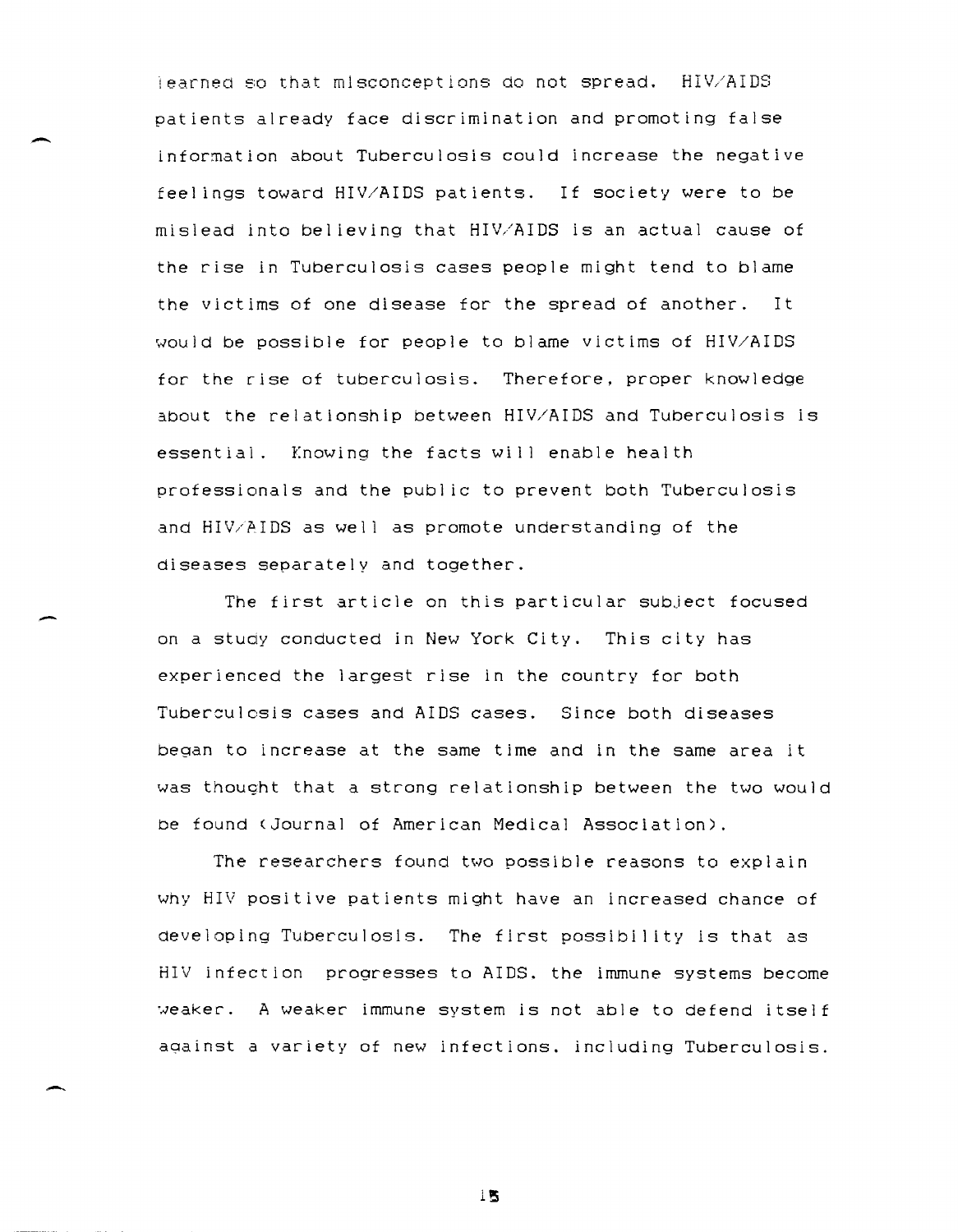Therefore. a person who is HIV positive might be more susceptible to contracting Tuberculosis. The second reason that Tuberculosis cases are high may be due to latent Tuberculosis infections. People may have latent Tuberculosis infection for a long period of time before the disease becomes active. An individual who has a compromised immune system, such as a person with AIDS, will not be able to maintain Tuberculosis at a latent level and the TUberculcsis infection then become clinically active. This seems to be the most likely cause for the high number of patients with both Tuberculosis and HIV/AIDS. The annual risk of infection <chance of an individual becoming infected with Tuberculosis in a year's time) in the United States is too low to account for the high number of cases of active Tuberculcsis found in this population. In other words. not enougn new infections are occurring to account for the number of new Tuberculosis cases found among in HIV positive individuals. In addition, 65% of the patients who are diagnosec with AIDS and Tuberculosis are diagnosed with both diseases within 6 months of each other. Tuberculosis is usually ciagnosed within 6 months before or after the diagnosis of AIDS. This evidence suggests that as HIV progresses to AIDS latent Tuberculosis becomes active <Journal of American Medical Association).

The second study reviewed was conducted on the homeless population in San Francisco. California. This study focused on the influence of HIV/AIDS and Tuberculosis among the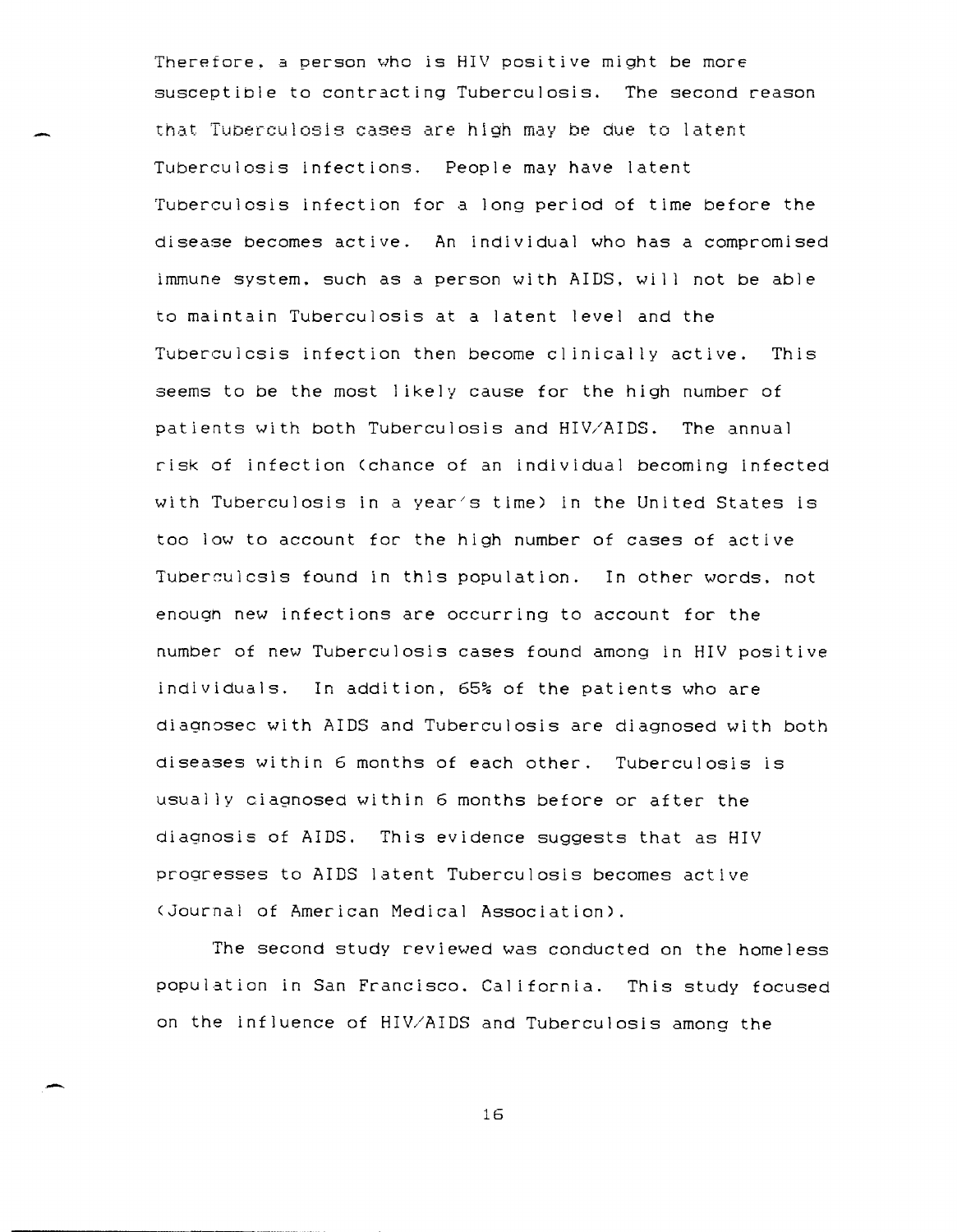homeless because in recent years both Tuberculosis and HIV/AIDS have qrown rapidly among this population subgroup in San Francisco. The researchers wanted to find out if the two diseases were related to one another or if it was merely a coincidence that both diseases were on the rise in the same sub-population group at the same point in time (Zolopo  $et al$ ).

 $\overline{\phantom{0}}$ 

-

The researchers discovered that while there was some overlap between the two diseases (some individuals were found to have both). there was little evidence that HIV positive persons were actually causing the rise of Tuberculosis. The study showed that it is possible for HIV positive individuals to be more susceptible to new Tuberculosis infection. It was also found that it is also possible that patients with AIDS are more susceptible to 3ctivation of latent Tuberculosis infection. However. although evidence pointed in this direction. researchers concluded that there is no sol id proof for either suspicion (Z010po et al).

The main conclusion from this study was that HIV and Tuberculosis share some common risk factors. One risk factor is IV drug use. IV drug use leads to HIV/AIDS when needles are shared. It is possible that IV drug use may cause poer health In general which could inhibit one/s immune system and make a person more susceptible to new or reactivated Tuberculosis. An IV drug user is susceptible to HIV and Tuberculosis infection, but there is no relationship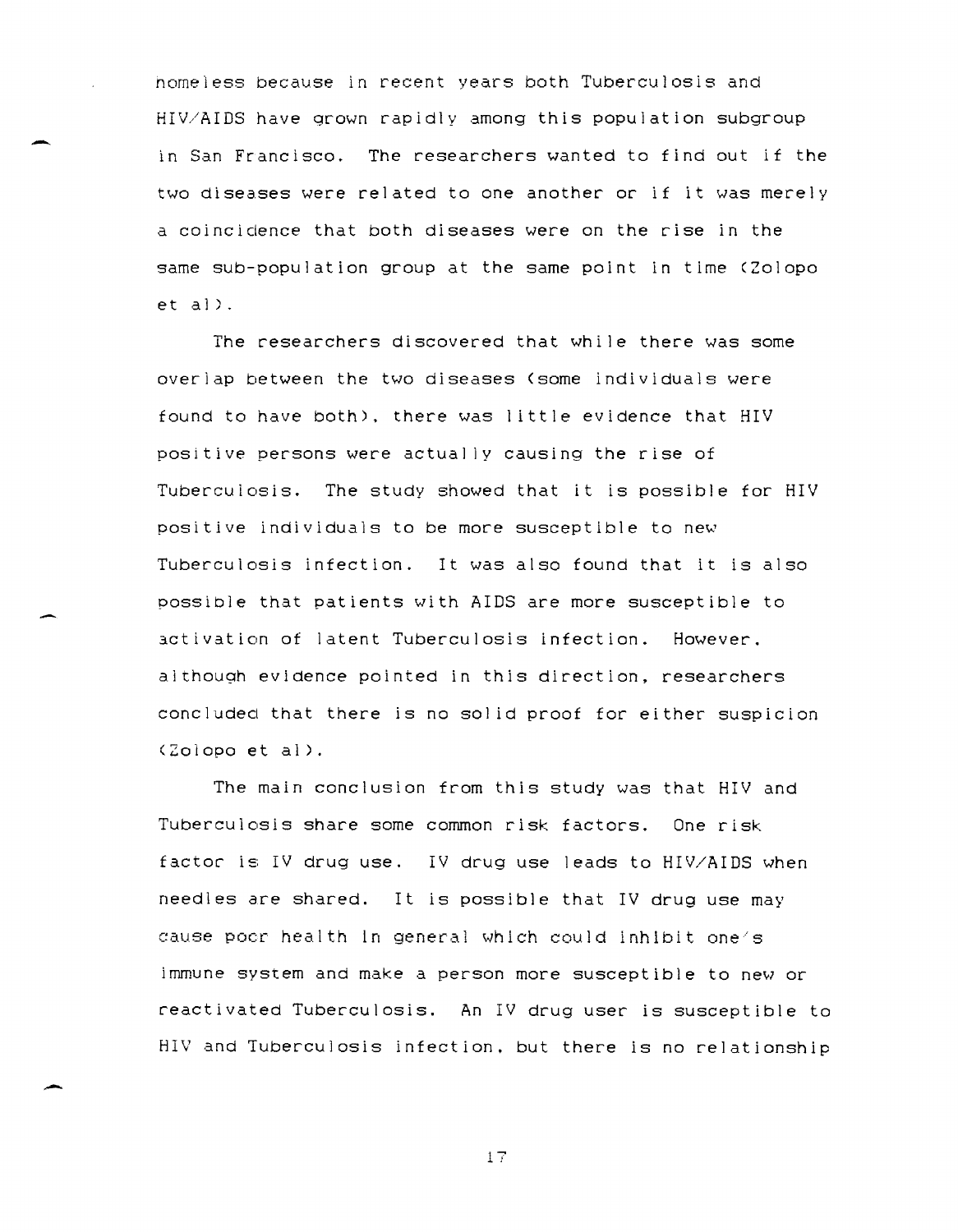between HIV and Tuberculosis when the initial infection occurs. The second common risk factor for Tuberculosis and HIV/AIDS is length of homelessness. Those who were homeless for one month or less had a 39% prevalence rate for IV drug use while those who reported to be homeless for one year or longer were found to have a 49% prevalence of IV drug use. The longer a person was homeless the more I ikely he was to use IV drugs. The more a person used IV drugs the greater his/her risk was of developing tuberculosis and HIV/AIDS. In addition, the longer a person is homeless the more likely he is to stay in a shelter. Homeless people who had stayed in shelters were more likely to develop Tuberculosis. The longer one remained in the crowded facilities the greater risk one had for developing Tuberculosis. Women who had <sup>I</sup>ived in shelters were found to have 3 times greater risk for developing Tuberculosis than those who had not lived in a shelter (Zolopo et al).

-

-

 $\overline{\phantom{a}}$ 

The HIV prevalence in the target population was similar to the prevalence in other populations with similar risk factors whereas Tuberculosis was much higher than the general population. especially in crowded areas. Crowded <sup>I</sup>iving areas and IV drug use were found to be common risk factors for both HIV/AIDS and Tuberculosis. This find. in addition to the compromised immune system found in patients with AIDS. could explain why people with AIDS often develop Tuberculosis. Therefore it has not been proven that HIV/AIDS and Tuberculosis are directly related to one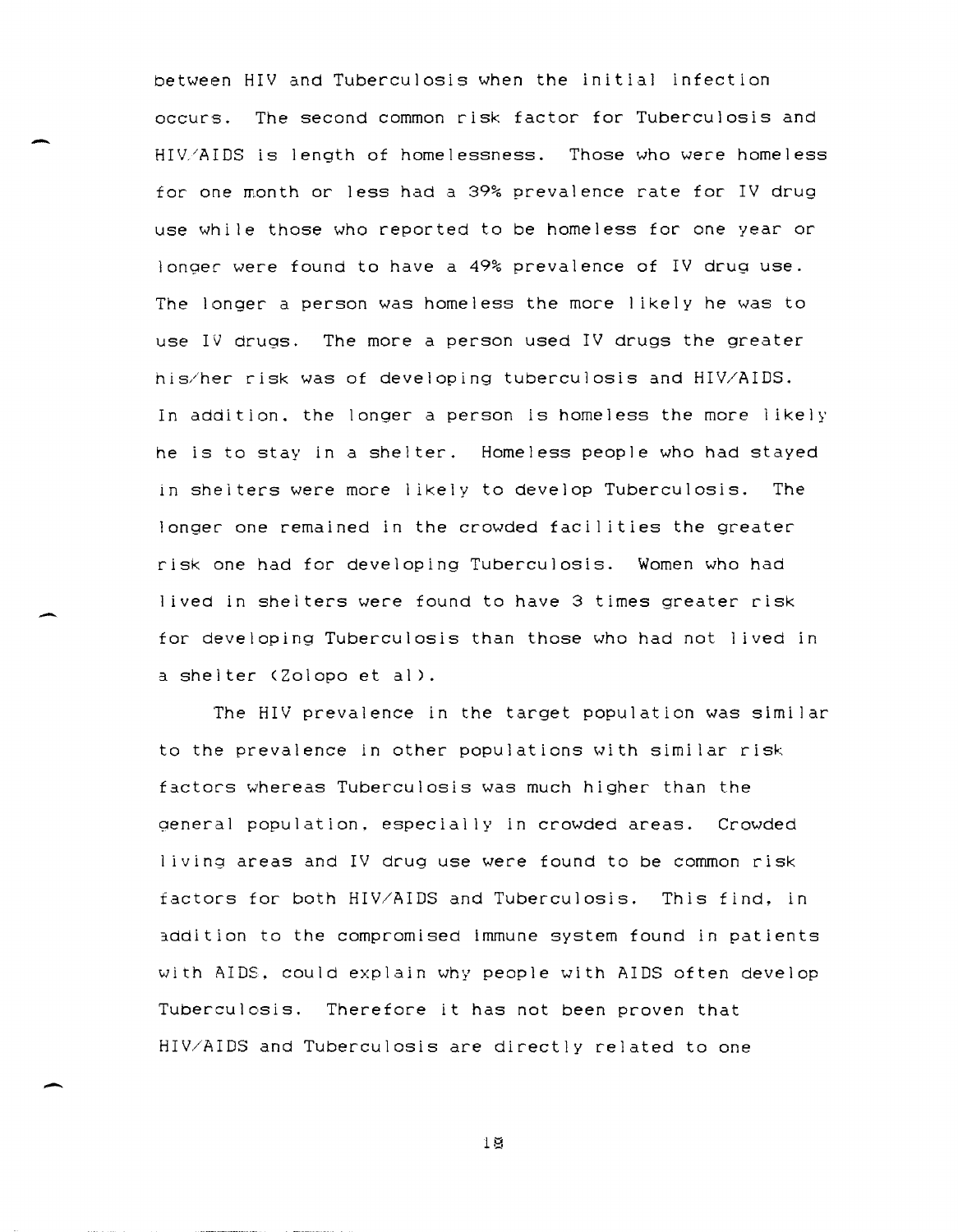inother. It Is Possible that both dIseases share multiple risk factors and individuals with those risk factors are prone to both diseases simultaneously (Zolopo et al).

The problem of HIV/AIDS combined with tuberculosis does not end here. Once Tuberculosis cases are identified the next step is to treat the tuberculosis infection. Patients with AIDS. however. are difficult to treat. Some patients do not respond to normal treatment while others may have adverse reactions to the medication. The Centers for Disease Control and Prevention and the American Thoracic Society have recommended that treatment of individuals with HIV/AIDS and Tuberculosis include a minimum of 3 medications. The treatment should always last at least 9 months. Once an HIV/AIDS patient tests negative for Tuberculosis the treatment should continue for 6 full months afterwards. At the end of the 6 months when treatment has been completed. all patients must be monitored for possible relapse (Journal of American Medical Association).

All health professionals need to be fully aware of the problems associated with Tuberculosis patients and HIV/AIDS patients. It is important to understand how each disease influences the other. Knowing the facts and the myths surrounding HIV/AIDS and tuberculosis will benefit health professicnals and the general public. In order to fight the disease one must know what he/she is up against. All health professionals need to keep updated on further studies and findings in this area. No one knows the precise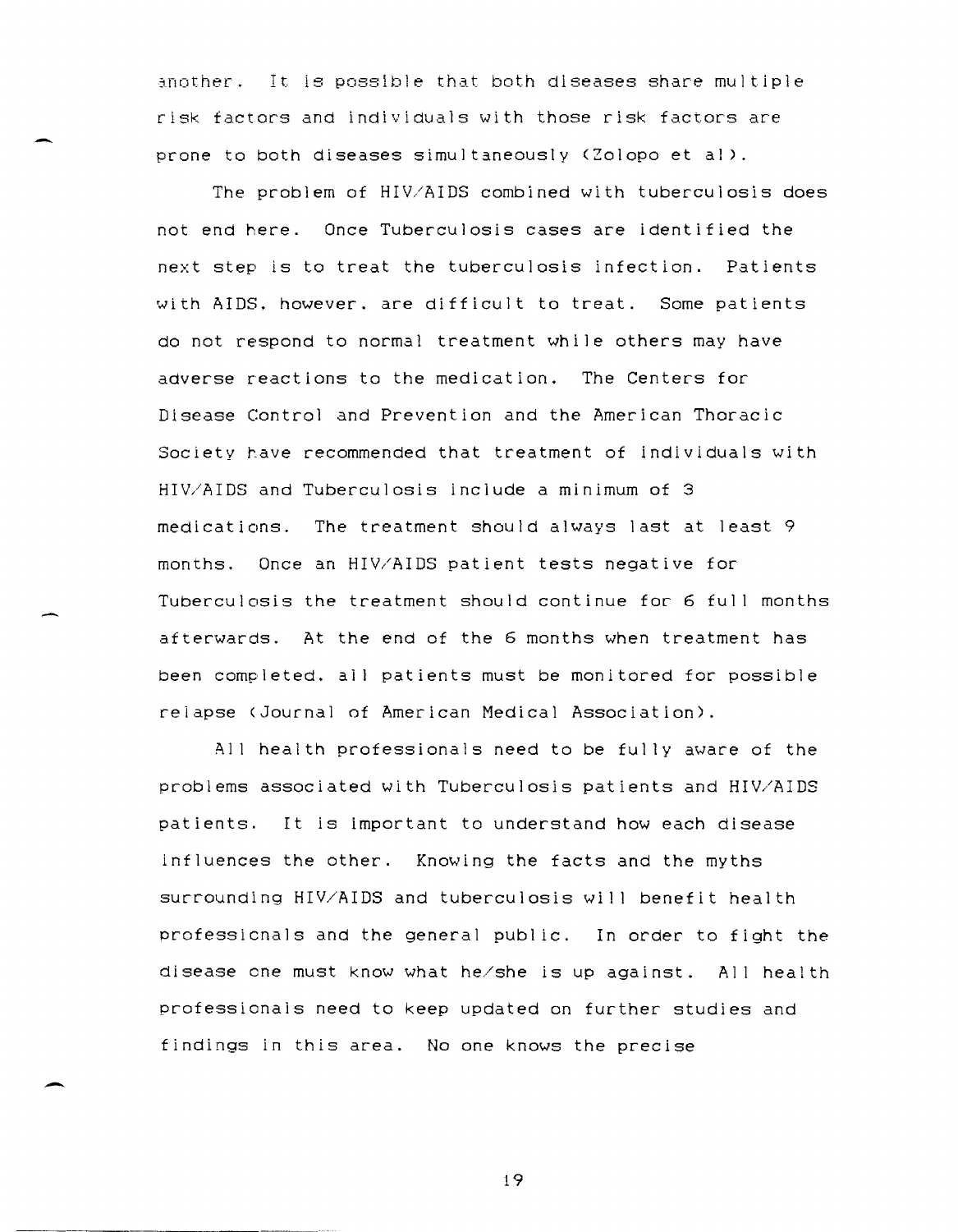relationship between HIV.'AIDS and Tuberculosis ana no one knows what the future holds for these diseases. When twc aiseases that are difficult to fight are combined. the eventual outcome will likely involve both trouble and hardship.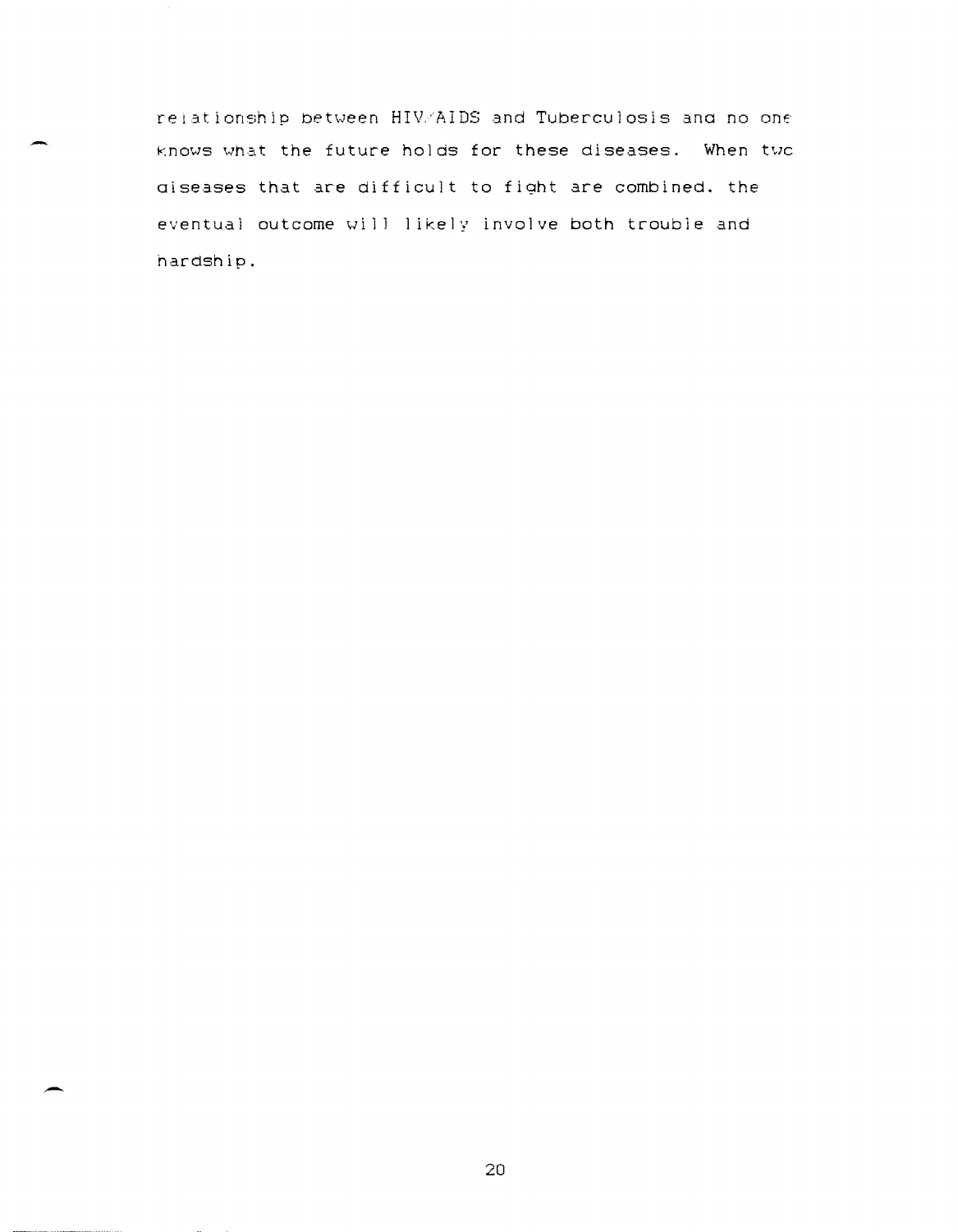Future Programs and Goals

 $\sim$ 

 $\overline{\phantom{0}}$ 

-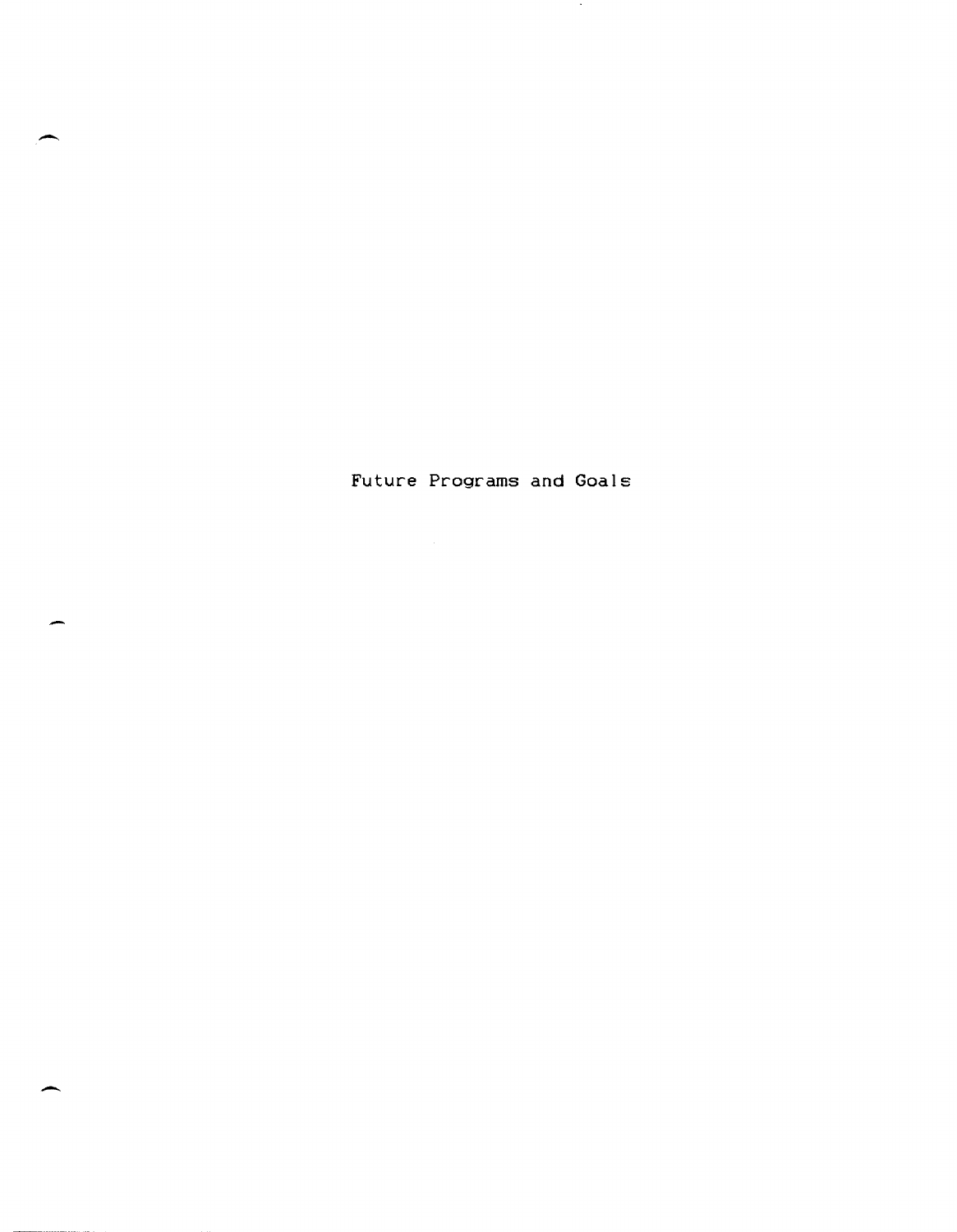In 1989 the Centers for Disease Control and Prevention (CDC) in Atlanta, Georgia, set a goal to eliminate tuberculosis by the year 2010. In order to achieve this goal the CDC designed a comprehensive program to fight tuberculosis (MMWR). In the United States it is mainly the responsibility of the state and local health departments to implement Tuberculosis eradication and prevention programs. There are three broad goals associated with el iminating Tuberculosis. The first goal is to identify and treat all patients with Tuberculosis. The second goal is to identify 3nd screen people who have been in contact with infected people. The last goal is to screen high-risk populations for Tuberculosis. The CDC has identified 7 components to accompl ish these three goals:

-conducting overall planning and development of policies to help eradicate Tuberculosis -identifying persons who have cl inical ly active Tuberculosis

-managing persons who have or who are suspected of having disease

-Identify and manage people with M. Tuberculosis -providing laboratory and diagnostic services -collecting and analyzing data, and -prcviding training and education.

In the fol lowing paragraphs a brief description of each of the seven components and the major sub-components involved will be presented (MMWR).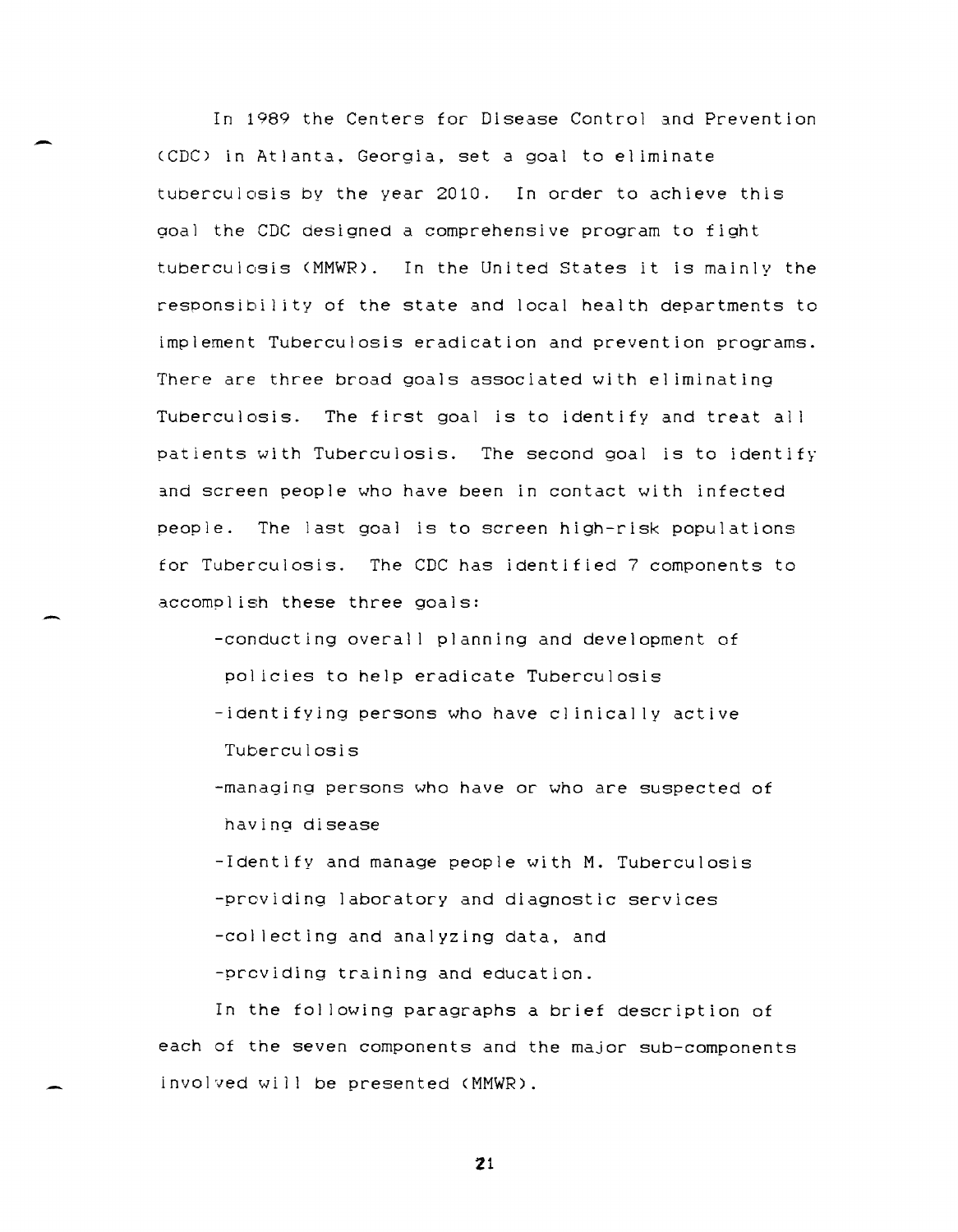Conducting overall planning and development of policy.

Tuberculosis programs should be made up of coal itions of health care providers, physicians, and a variety of health organizations in the community. The coalition should set up policies and strategies using the local Tuberculosis morbidity data. The coal ition is responsible for al I activities. funding, and providing guidance to health care ~orkers in regards to Tuberculosis control and prevention. The coalition needs to review legislation and public pol icies to ensure that they are consistent with the goal of el iminating Tuberculosis. Examples of supportive legislation are:

-treating patients without considering their abil ity to pay

-protect the health of the public by isolating and treating patients with infectious Tuberculosis. and -state and local laws that regulate and protect patient confidentiality.

The coal ition is also responsible for maintaining a staff that is fully trained and large enough to implement an effective program. The size of the staff will vary depending! on the size and the need of each community. The staff may include a manager or director, epidemiologists. physicians. nurses. and community outreach people. The community outreach individuals may be trained volunteers or paid health professionals. Their main Job is to help undertake fol low-up visits. educate patients. ensure comp)etlon of treatment. serve as interpreters. or even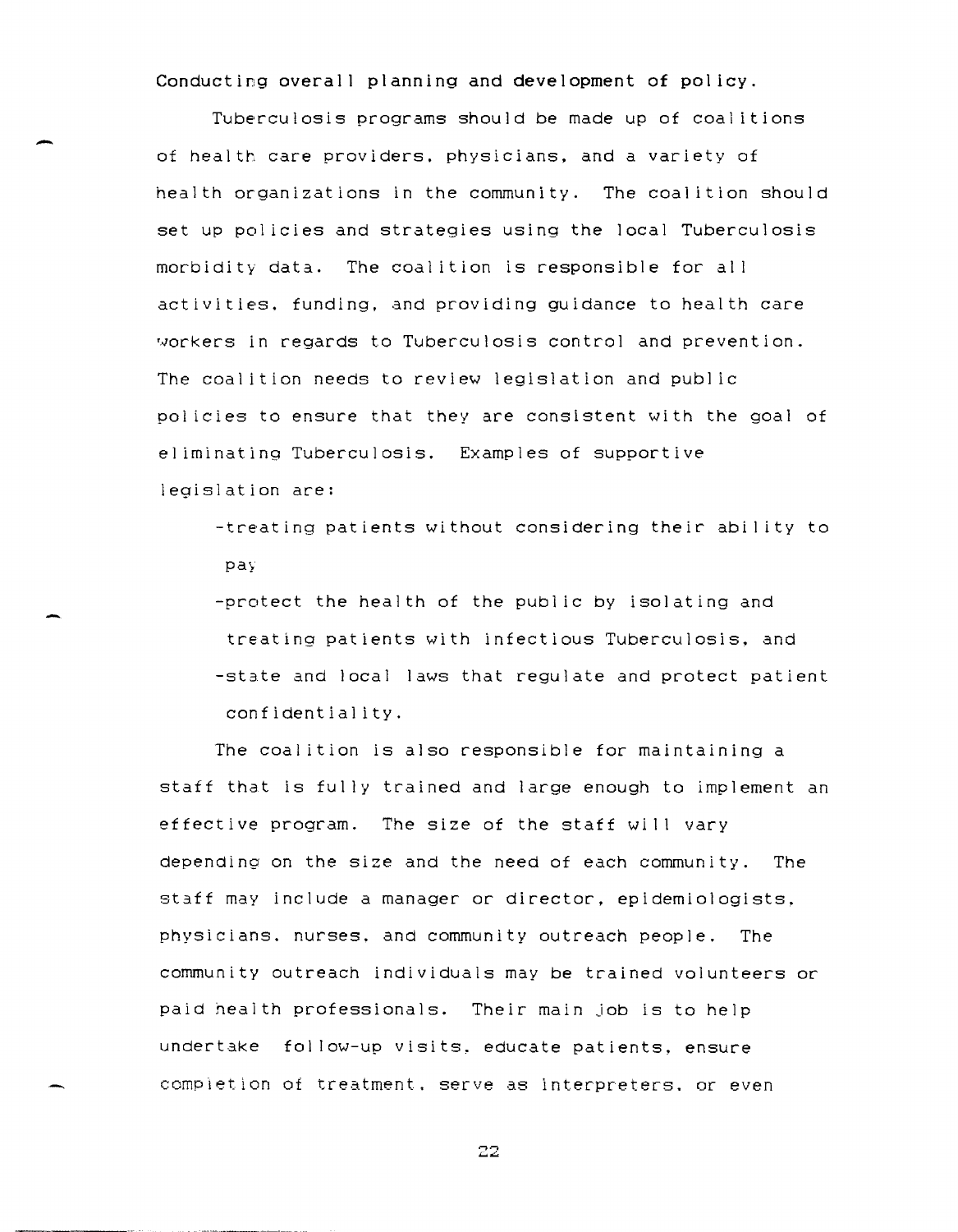provide transportation to patients in need. The final responsibil ity of the coalition is to ensure sufficient funding for the needed Tuberculosis programs. The funds may come from federal. state, or local monies as well as private organizations.

Identify people who have clinically active Tuberculosis.

-

This component requires that programs provide methods of testing for Tuberculosis. The program must have trained people to test for Tuberculosis and read the results of tests accurately. Identifying cases often occurs when a patient visits the doctor about symptoms of tuberculosis. At this time the Tuberculosis is active and contagious. When a person is identified in this manner the next step is to identify close contacts to the patient who may have contracted Tuberculosis. In addition to contact investigations. programs need to have mandatory testing sites. or routine screening sites for high risk populations. Managing persons who have disease or who are suspected of having the disease.

This component of the Tuberculosis el imination program has 8 requirements. Below is an outline taken from the MMWR printed by the CDC. The first step assigns the staff members to specific tasks. The second part evaluates the patient and determines the proper treatment for a particular patient. Next comes the actual treatment. Once the therapy has begun the workers must monitor the patient to ensure that the medications are working properly without adverse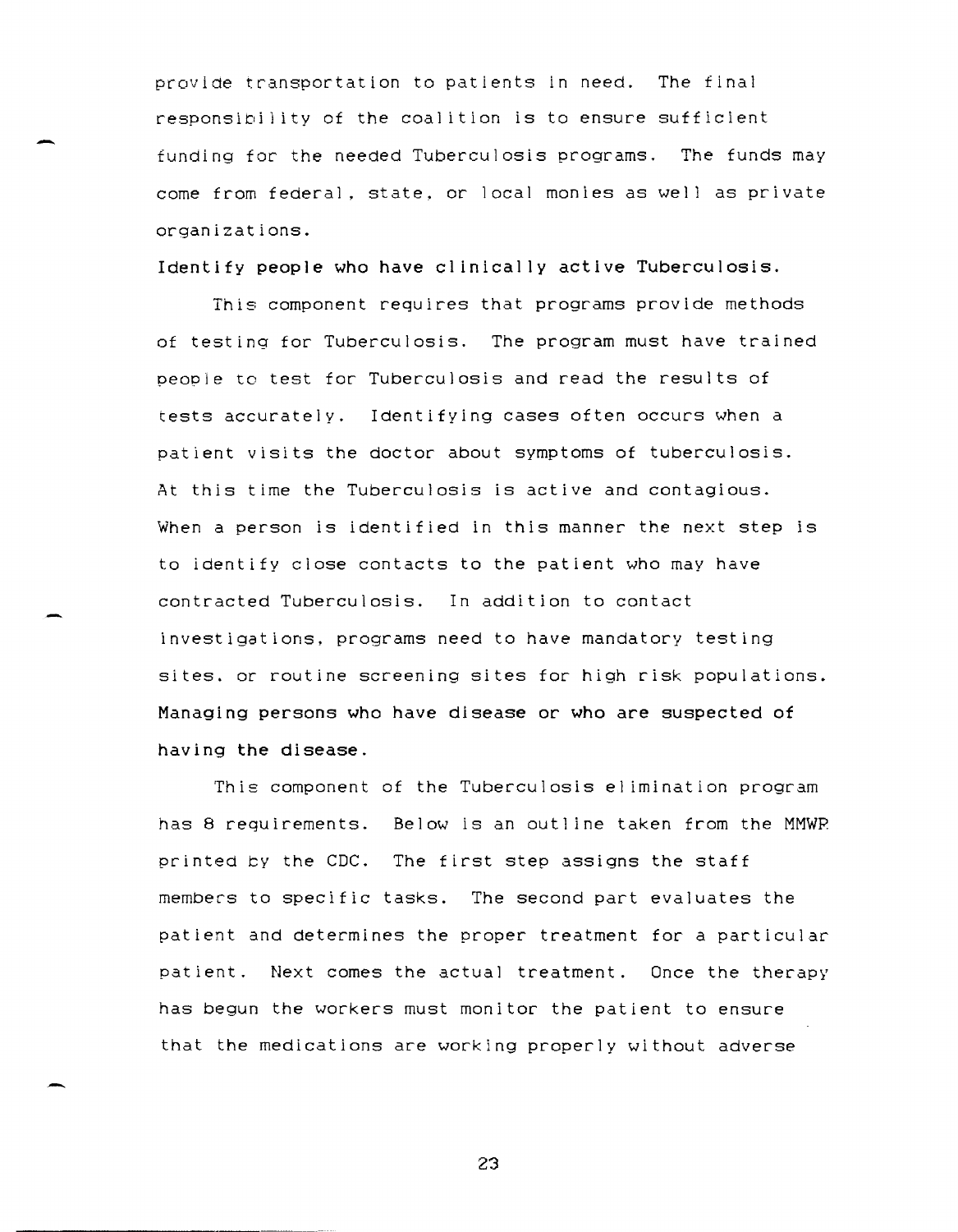side effects. The health care worker must see to it that any barriers to effective treatment are removed or avoided. The health care worker may even need to provide incentives to encourage the patient's adherence to the treatment. Educating the patient and providing helpful social services to the patient are also part of the plan. Finally. a fol low-up plan must be implemented to be sure the treatment cured the patient.

Identify and manage people with M. Tuberculosis.

This component is aimed at identifying individuals with latent Tuberculosis. This can be done by assessing the community and determining the prevalence of various groups. Once sub-populations at high risk for Tuberculosis infection are identified. the program should test them. After cases have Deen identified within the high risk groups it is essential to undertake a contact investigation. Contact investigations identify and test individuals who may have been exposed to Tuberculosis. Those who have come into contact with an infected individual may have become infected. A contact investigation is the best way to identify cases of Tuberculosis before symptoms appear. It should be noted that screening low risk groups should be avoided to save time. energy, and resources. In order to be effective in this component. it is necessary to work closely with as many local health agencies as possible. Health care workers cf high risk populations should be educated and trained to screen for Tuberculosis.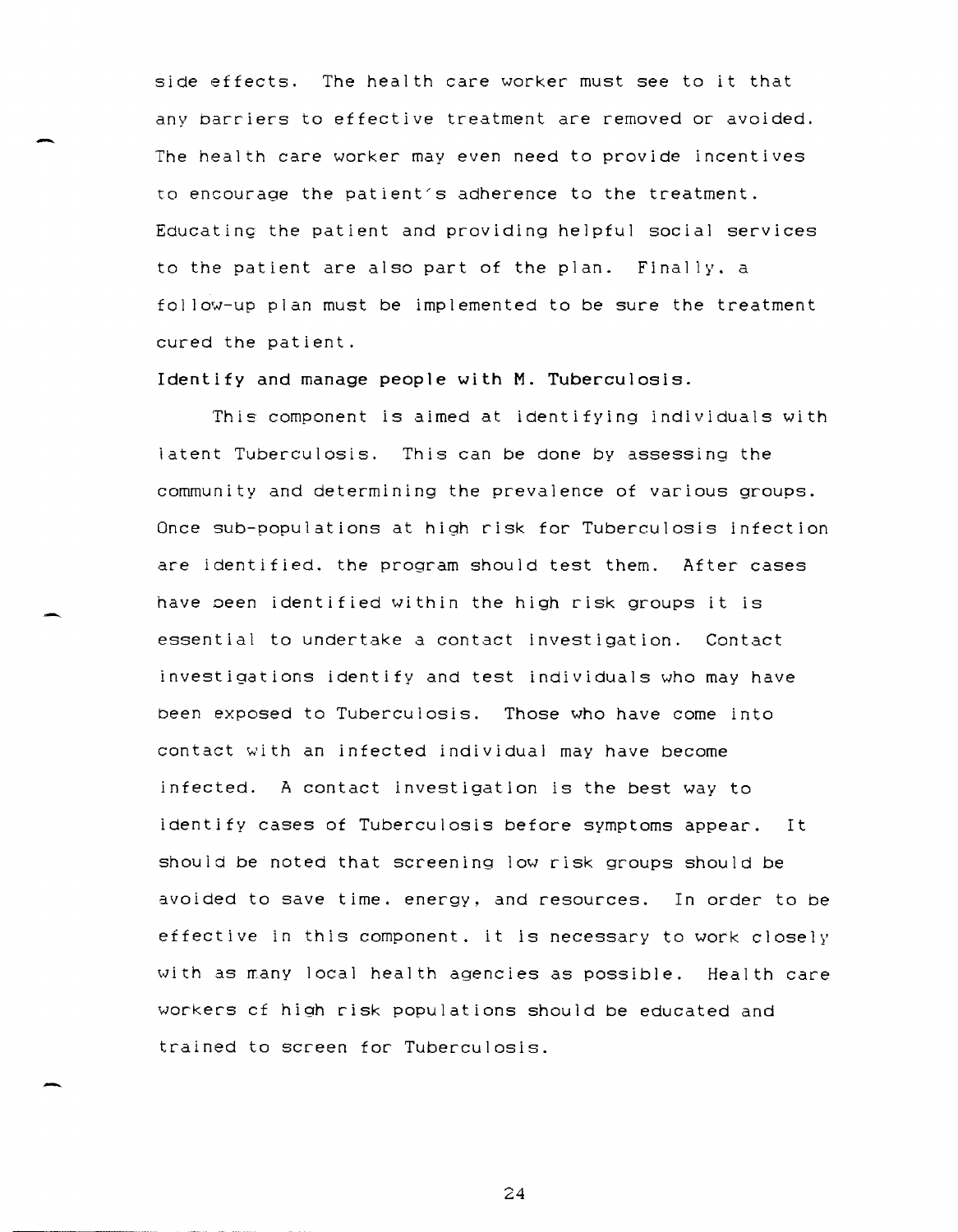Laboratory and diagnostic services.

All programs need to have equipment to test for Tuberculosis. Access to radiography equipment and trained workers to operate equipment and read the results are necessary. It would be best if results could be obtained within 24 hours of testing. Access to a mycobacterium laboratory is also a necessity. All programs also need services to assess drug toxicity and conduct monthly evaluations of all Tuberculosis patients. This component also strongly suggests that all Tuberculosis infected persons should be offered HIV counsel ing and testing. Staff members who work with Tuberculosis in populations at high risk for HIV should also receive HIV training. Data collection and analysis.

The first recommendation in this component is effective communication among hospitals. physicians, health departments. and other health agencies in the community. All new Tuberculosis cases must be reported to the local health department. All programs need to keep a registry, or log. of all Tuberculosis cases in the community. This keeps track of check-ups, problems. and progress for individual cases. Even though this registry must be kept, all programs must maintain confidentiality of all patients. especially patients who are HIV positive. Programs must monitor and report all drug resistant and multi-drug resistant tuberculosis cases. A yearly report must be made to evaluate program effectiveness and determine program needs.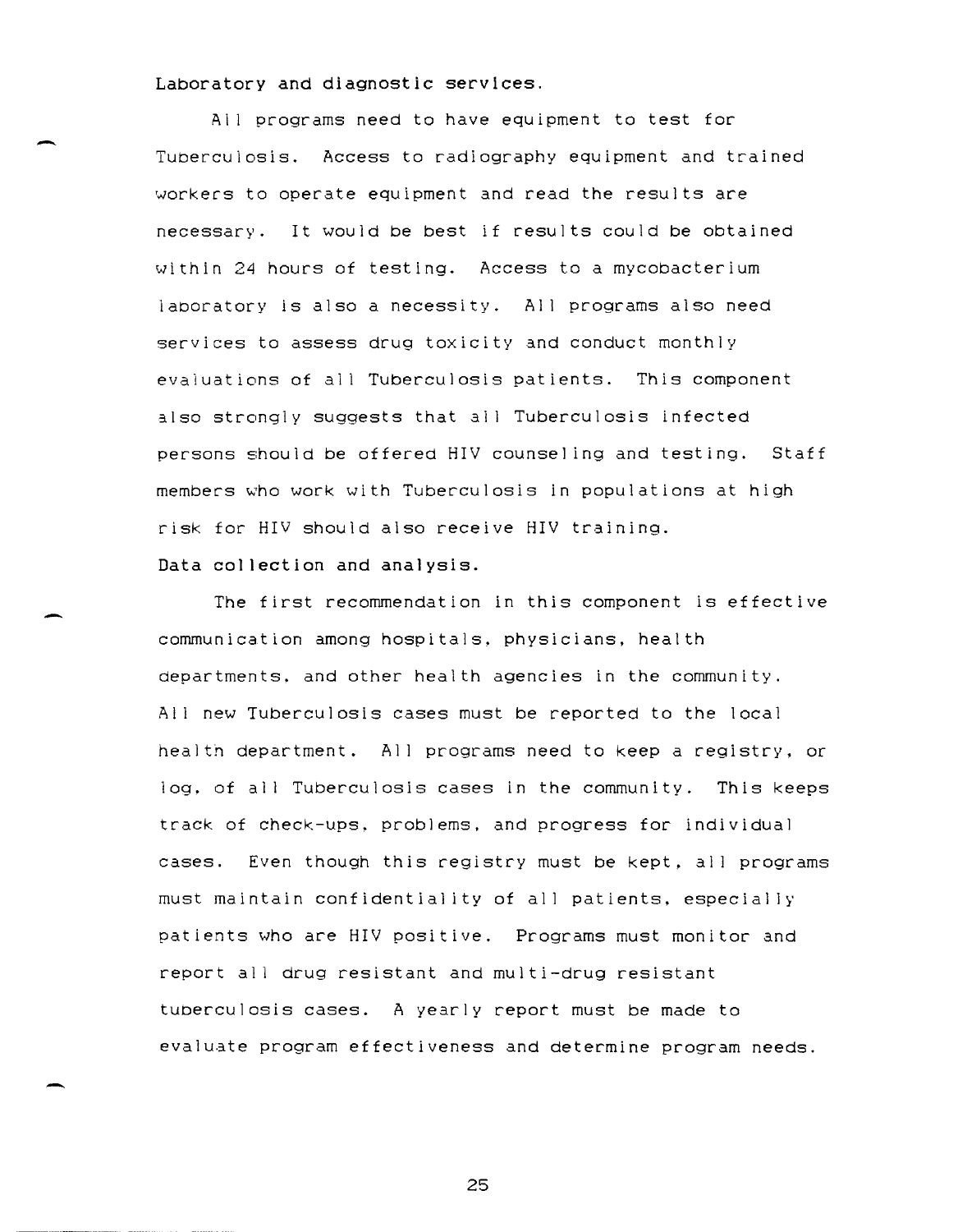One important record that must be kept is a record of all of the deaths due to Tuberculosis. The program must evaluate each death and determine if it was preventable or not. All of the records and annual reports need to be forwarded to the CDC.

Training **and** education.

All staff members must be trained and their education must be continuously updated. It is the responsibility of the health department/s program to monitor the knowledge levels of the physicians, nurses, workers, and other agencies in the community.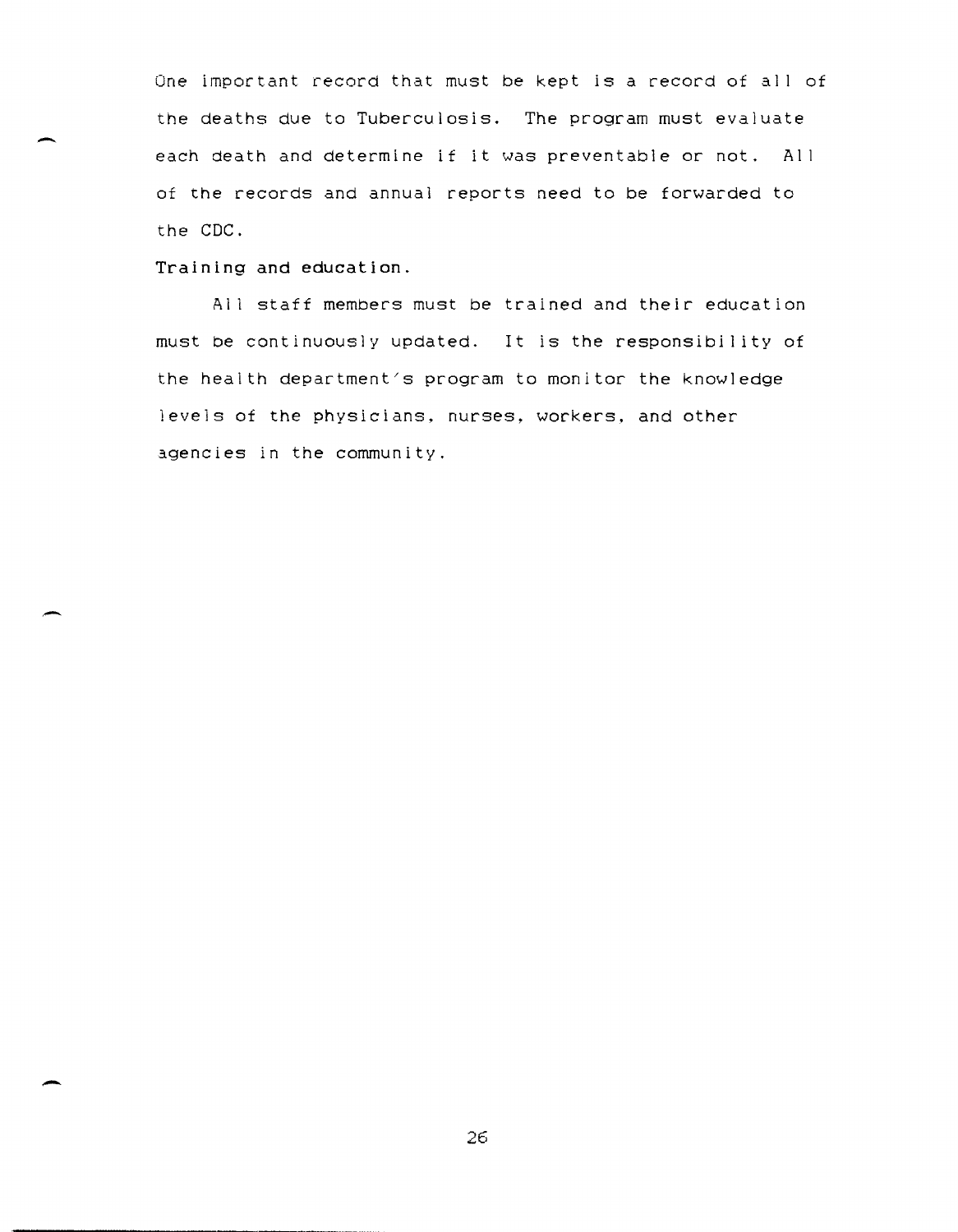Conclusion

 $\hat{\mathcal{L}}$ 

-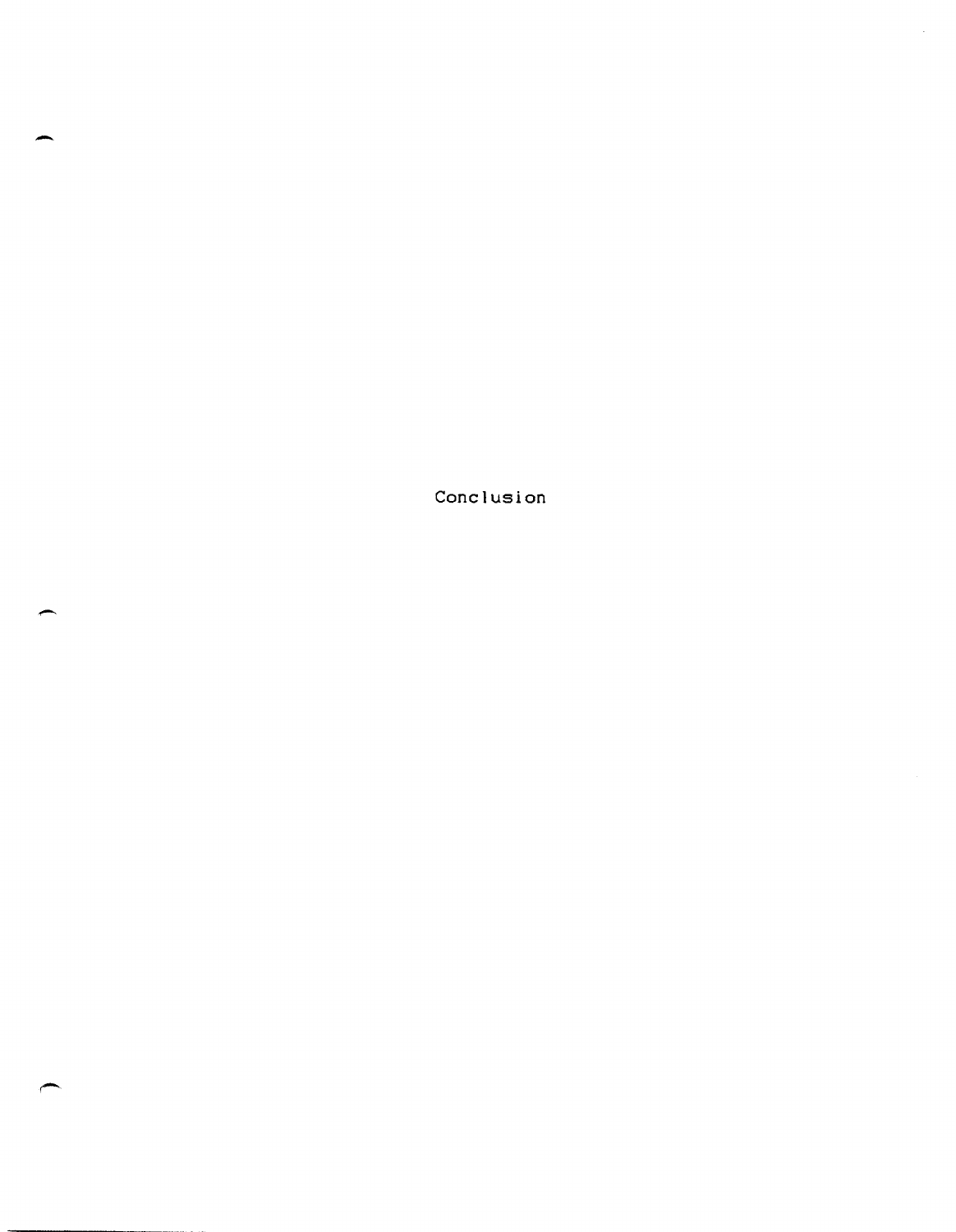## Conclusion

When I began researching this paper I had no idea what I would *come* across. I knew what Tuberculosis was and I was also aware that the number of Tuberculosis cases is rising. My goal was to understand why Tuberculosis was becoming a problem and what can be done about this problem.

I learned that Tuberculosis was slowly decreasing unti <sup>I</sup> the 1980's. During that time many health professionals and government officials felt that Tuberculosis was under control and it would eventually disappear. Attention and money switched from Tuberculosis to HIV/AIDS research. As a result of wide neglect. Tuberculosis is now making a comeback. This time, however. Tuberculosis is more compl icated. Tuberculosis is compl icated by drug resistant strains of Tuberculosis,  $HIV/AIDS$ , and migration. Developing nations that once may have received aid to control Tuberculosis are no longer receiving help. World leaders  $\pi$ ade the mistake of thinking that 'declining cases' meant 'we have fixed the problem.' Now developing nations have unnecessarily high morbidity and mortality rates resulting from Tuberculosis. Treatment programs all around the world are failing to maintain proper treatment regimens which has resulted in drug resistant Tuberculosis. Finally. patients infected with both HIV/AIDS and Tuberculosis are increasing. Doctors are still trying to define the connection between the two diseases.

.... I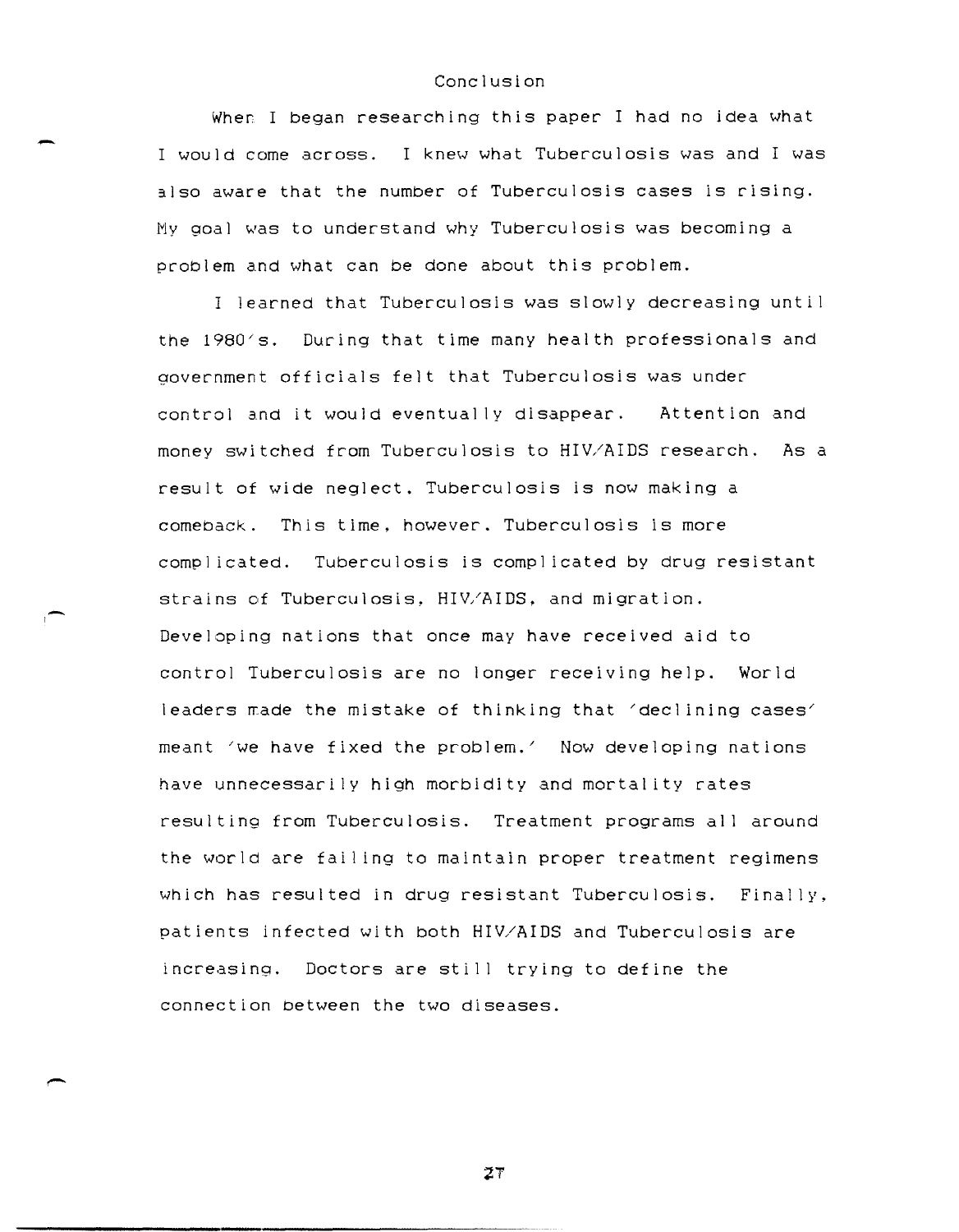If Tuberculosis had been eradicated years ago. or if publ ic health professionals and worldwide leaders had persisted in their efforts to eliminate Tuberculosis, then the fight that the world is currently involved in would be non-existent. What is done is done. Now it is essential to attack Tuberculosis and all of the complications that go along with the disease. Treatment and education programs need to be implemented by every health department in the United States. Nations must bond together and fight Tuberculosis. Tuberculosis is something that can be controlled and even eliminated. Eradicating Tuberculosis is a realistic goal.